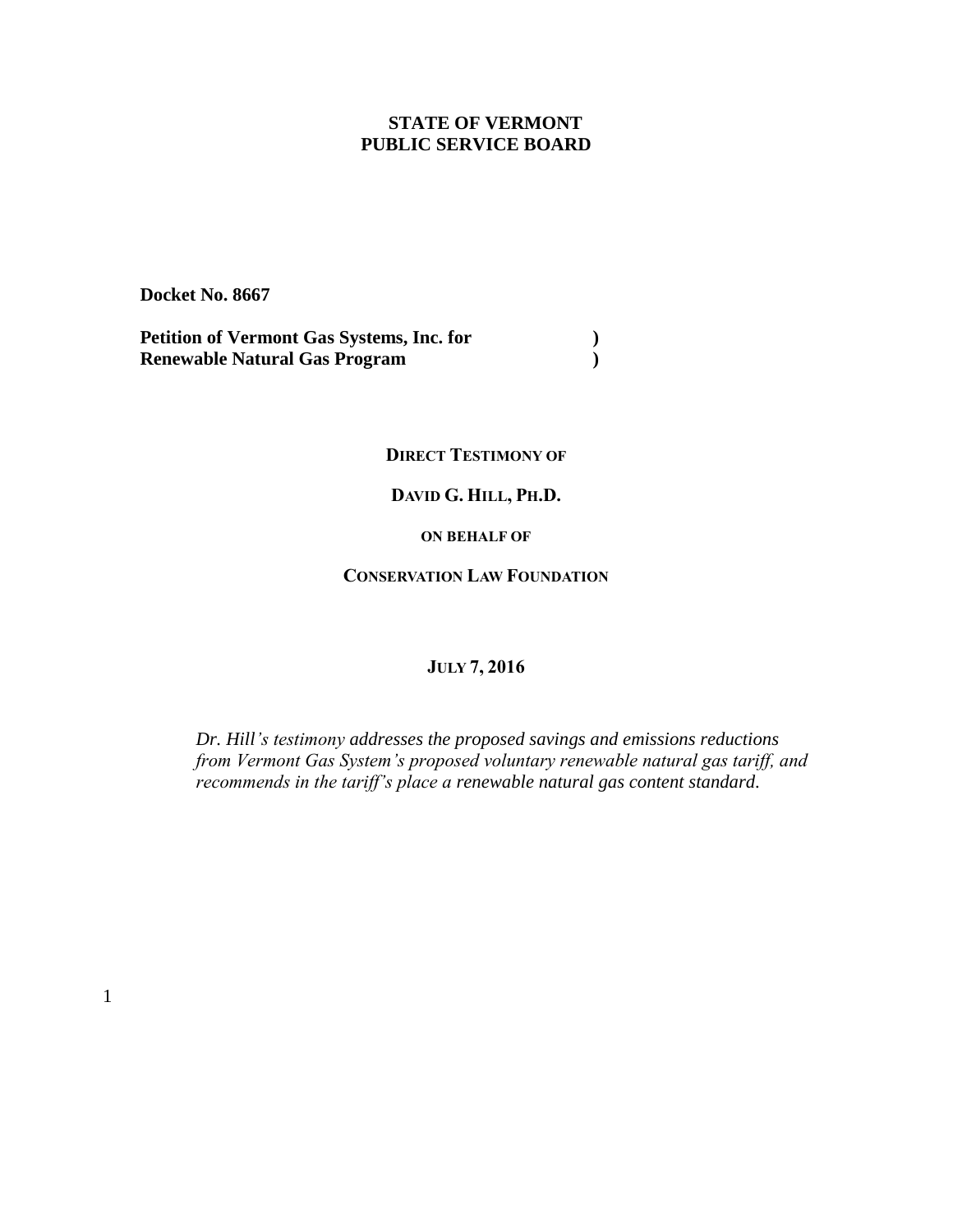Conservation Law Foundation David G. Hill, Ph.D., Witness Vt. PSB Docket No. 8667 July 7, 2016 Page 2 of 22

| $\mathbf{1}$<br>$\frac{2}{3}$ |        | <b>Direct Testimony</b><br>of<br>David G. Hill, Ph.D.                            |
|-------------------------------|--------|----------------------------------------------------------------------------------|
| $\overline{4}$                |        |                                                                                  |
| 5                             | Q1.    | Please state your name and occupation.                                           |
| 6                             | A1.    | My name is David Hill, and I am the Distributed Resources Director and a Policy  |
| 7                             |        | Fellow for the Vermont Energy Investment Corporation.                            |
| $8\,$                         | $Q2$ . | On whose behalf did you prepare this direct testimony?                           |
| 9                             | A2.    | I prepared this testimony on behalf of the Conservation Law Foundation.          |
| 10                            | Q3.    | Please summarize your work experience and educational background.                |
| 11                            | A3.    | For the past eighteen years I have worked for the Vermont Energy Investment      |
| 12                            |        | Corporation. Over the years, I have served as a Consultant, Managing Consultant, |
| 13                            |        | Director of Distributed Resources, and a VEIC Policy Fellow. My work has         |
| 14                            |        | focused on program design and advocacy for clean energy solutions. I have        |
| 15                            |        | extensive background in researching and analyzing the existing energy system     |
| 16                            |        | and markets and developing strategies to advance energy efficiency, renewable    |
| 17                            |        | energy, and the transformation of our energy economy. I was a founding Board     |
| 18                            |        | member of Renewable Energy Vermont and have also served as a Board Member,       |
| 19                            |        | Policy Committee Chair, and Chair of the Board for the American Solar Energy     |
| 20                            |        | Society. Highlights of my work over the years that are relevant to the current   |
| 21                            |        | docket include conducting technical, economic and achievable potential studies   |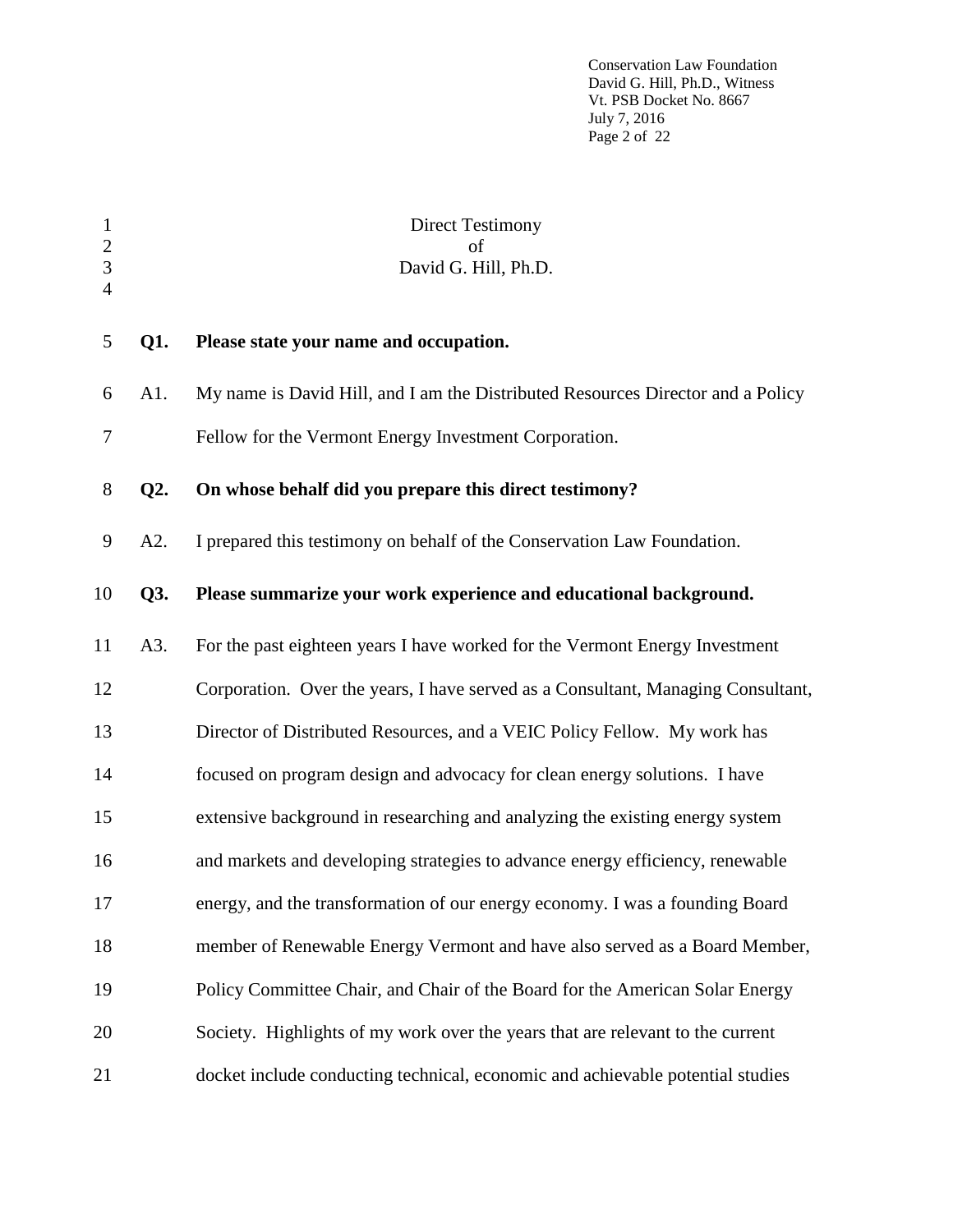Conservation Law Foundation David G. Hill, Ph.D., Witness Vt. PSB Docket No. 8667 July 7, 2016 Page 3 of 22

| 20             |     | Board" or "PSB") or other regulatory proceedings?                                |
|----------------|-----|----------------------------------------------------------------------------------|
| 19             | Q4. | Have you previously testified before the Vermont Public Service Board ("the      |
| 18             |     | My resume is attached as Exhibit CLF-DH-1.                                       |
| 17             |     | Geography.                                                                       |
| 16             |     | undergraduate degree is from Middlebury College in Political Science and         |
| 15             |     | Master's Degree in International Development and Appropriate Technology. My      |
| 14             |     | Pennsylvania in Energy Management and Policy Planning, where I also earned a     |
| 13             |     | Environment Institute Boston Center. I received my Ph.D. from the University of  |
| 12             |     | Prior to my work at VEIC, I was with the Tellus Institute and Stockholm          |
| 11             |     | Pennsylvania, and Arizona.                                                       |
| 10             |     | program design, and implementation support for Washington D.C., Alaska,          |
| 9              |     | program. Other work has included renewable assessments, advocacy and             |
| 8              |     | Renewable Energy Resource Center, and the Solar and Small Wind Incentive         |
| 7              |     | Power Authority, New Jersey's Clean Energy Program, and Vermont's                |
| 6              |     | payments. This includes work for more than a decade each with the Long Island    |
| 5              |     | incentives, and renewable energy portfolio standards, and alternative compliance |
| $\overline{4}$ |     | extensive experience with the design and implementation of renewable energy      |
| 3              |     | York's building and electric sectors of the state's energy economy. I also have  |
| $\overline{2}$ |     | studies included biomass resources and their potential to contribution to New    |
| $\mathbf{1}$   |     | for renewable energy and energy efficiency in New York 2003 and 2011. These      |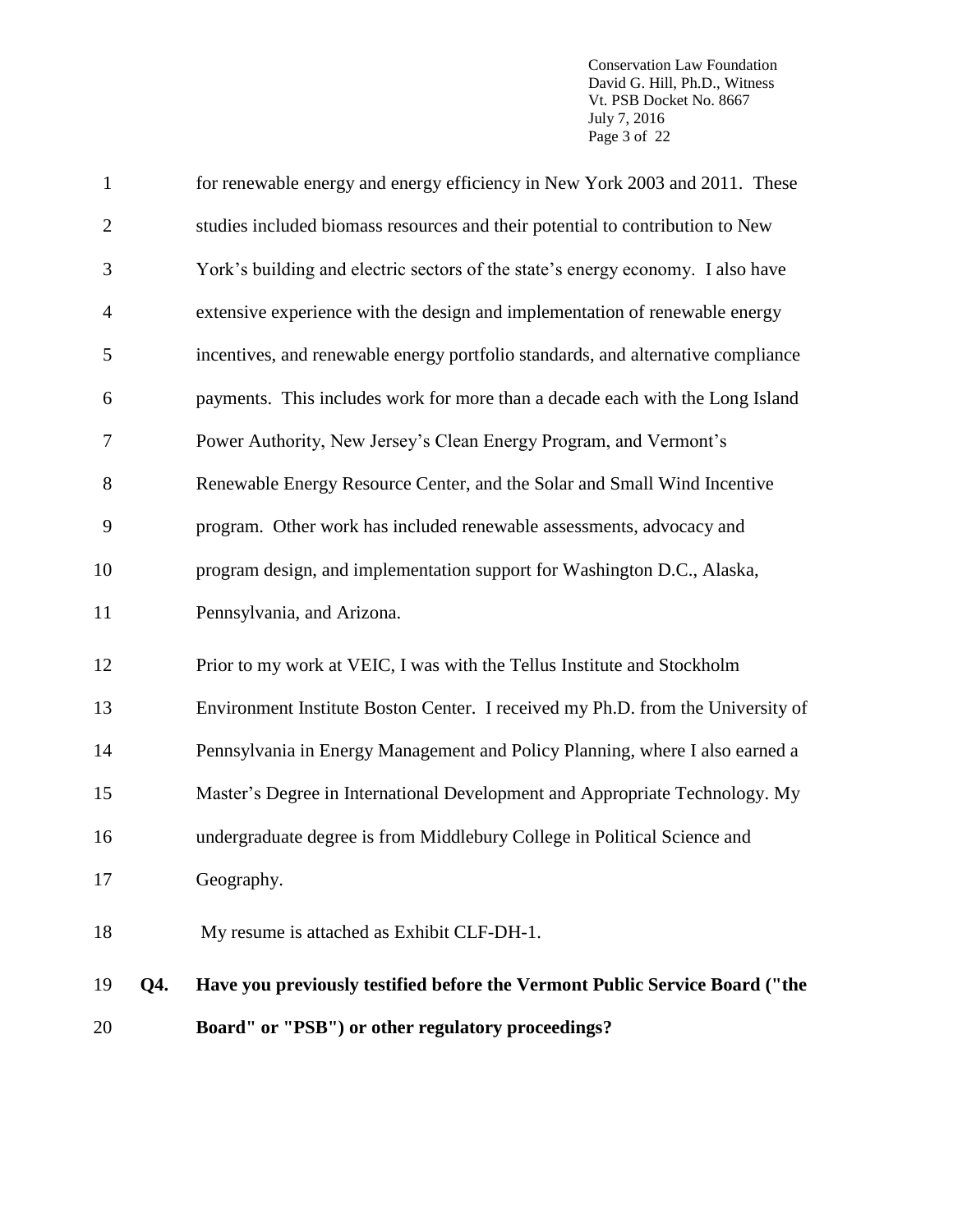Conservation Law Foundation David G. Hill, Ph.D., Witness Vt. PSB Docket No. 8667 July 7, 2016 Page 4 of 22

| $\mathbf{1}$   | A4. | I have not previously testified before the Vermont Public Service Board. I have     |
|----------------|-----|-------------------------------------------------------------------------------------|
| $\overline{2}$ |     | provided testimony in Public Utility Commission proceedings in Ontario (2005,       |
| 3              |     | Brampton and Hydro One Efficiency Plan Reviews on behalf of the Green Energy        |
| $\overline{4}$ |     | Coalition), and Maryland (more than a dozen occasions since 2011 on behalf of       |
| 5              |     | the Maryland Office of People's Counsel) and have participated in regulatory        |
| 6              |     | workshops and legislative committee hearings in Pennsylvania, New York, New         |
| 7              |     | Jersey, and Vermont.                                                                |
| $8\,$          | Q5. | Please describe your experience regarding utility regulation and natural gas.       |
| 9              | A5. | I have played a significant role in the planning and implementation of regulated    |
| 10             |     | utility energy efficiency and renewable energy programs in more than half a         |
| 11             |     | dozen states. This work includes preparing extensive program budgets and            |
| 12             |     | designs for regulatory commission approval, and review of utility-filed plans and   |
| 13             |     | implementation reports. In New Jersey, I worked for more than a decade              |
| 14             |     | supporting the market development of solar energy, while the state transitioned     |
| 15             |     | from up-front direct incentives to the market-based solar renewable energy credit   |
| 16             |     | (SREC) incentive structure. In the years the team that I led supported New          |
| 17             |     | Jersey, the program grew from 6 installations in the first year to more than 30,000 |
| 18             |     | installed systems. I have extensive experience with the application and review of   |
| 19             |     | cost-effectiveness testing for renewable and energy efficiency portfolios, and for  |
| 20             |     | comprehensive potential studies and scenario modeling for efficiency and            |
| 21             |     | renewable resources.                                                                |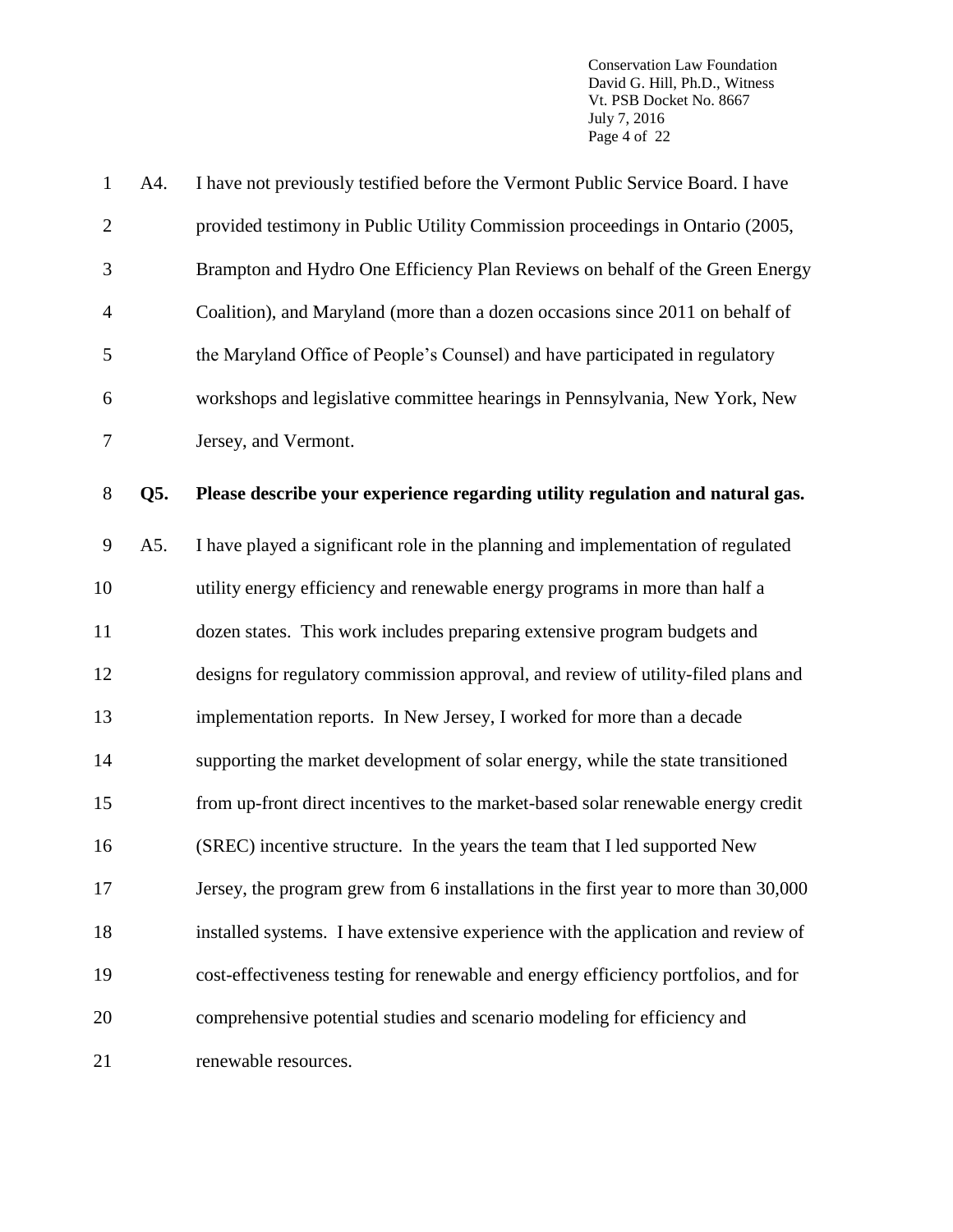Conservation Law Foundation David G. Hill, Ph.D., Witness Vt. PSB Docket No. 8667 July 7, 2016 Page 5 of 22

| $\mathbf{1}$ | Q6. |                                        | Are you presenting any exhibits to support your testimony?                          |
|--------------|-----|----------------------------------------|-------------------------------------------------------------------------------------|
| 2            | A6. | I am presenting the following exhibits |                                                                                     |
| 3            |     | CLF-DH-1                               | Resume of David G. Hill, Ph.D.                                                      |
| 4            |     | CLF-DH-2                               | Vermont Natural Gas Consumption and Expenditures                                    |
| 5            |     | CLF-DH-3                               | Natural Gas Annual Consumption and Proposed RNG                                     |
| 6            |     |                                        | <b>Tariff Standard</b>                                                              |
| 7            |     | CLF-DH-4                               | GMP Cow Power™ Production vs. Demand                                                |
| 8            |     | CLF-DH-5                               | <b>Illustrative Method for Net Emissions Reductions</b>                             |
| 9            |     |                                        | Calculations (flow chart)                                                           |
| 10           |     | CLF-DH-6                               | <b>Illustrative Method for Net Emissions Reductions</b>                             |
| 11           |     |                                        | Calculations (spreadsheet)                                                          |
| 12           | Q7. | Please summarize your testimony.       |                                                                                     |
| 13           | A7. |                                        | Vermont Gas Systems (VGS) is proposing to implement a program that will             |
| 14           |     |                                        | enable its customers to voluntarily purchase renewable natural gas (RNG). This      |
| 15           |     |                                        | is partially in response to direction from the Board in Docket 7970 to develop a    |
| 16           |     |                                        | proposal to foster biomethane projects in Addison County (Murray, Docket 8667       |
| 17           |     |                                        | April 1, 2016, p. 13, lines 7-9). I have several concerns with the proposed         |
| 18           |     |                                        | Renewable Natural Gas Program based on a voluntary tariff. These are: the levels    |
| 19           |     |                                        | of RNG targets, the proposed voluntary design for the program, and proposed         |
| 20           |     |                                        | emissions reductions. First, the objectives for this effort, in terms of the amount |
| 21           |     |                                        | of renewable natural gas VGS will provide to consumers, is not significant as a     |
|              |     |                                        |                                                                                     |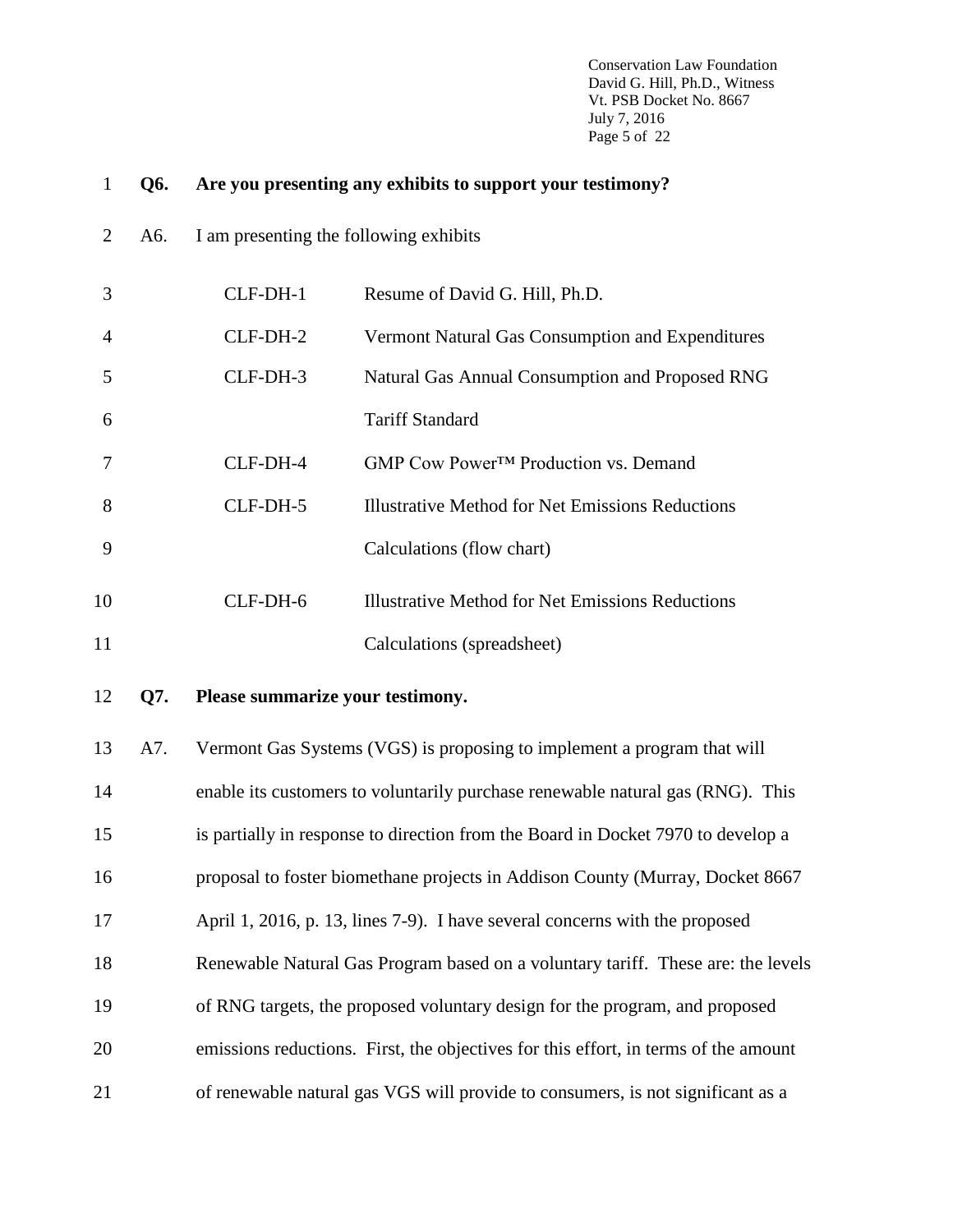Conservation Law Foundation David G. Hill, Ph.D., Witness Vt. PSB Docket No. 8667 July 7, 2016 Page 6 of 22

| $\mathbf{1}$   | share of total consumption. The associated emissions reductions are also not on    |
|----------------|------------------------------------------------------------------------------------|
| $\mathbf{2}$   | par with what is required to make progress toward the state's statutory renewable  |
| 3              | energy goals and the Comprehensive Energy Plan targets. Second, renewable          |
| $\overline{4}$ | natural gas and other strategies to reduce greenhouse gas emissions (particularly  |
| 5              | strategies for natural gas efficiency and reduction of leakage and fugitive        |
| 6              | emissions) should be core elements of the VGS portfolio. The costs and benefits    |
| $\tau$         | from RNG and other emissions-reducing strategies should not be based on            |
| 8              | voluntary participation in premium renewable tariffs. Third, in Mr. Murray's       |
| 9              | testimony, VGS indicates the proposed level of 500,000 Mcf (thousand cubic         |
| 10             | feet) of RNG will avoid "significant carbon emissions in the state" (Murray,       |
| 11             | Supplemental Direct Testimony, Docket 8667, April 1, 2016, p. 5, lines 11-13). It  |
| 12             | is my opinion that this is misleading to market and policy discussions.            |
| 13             | My testimony reviews the emissions reductions claimed, and compares these          |
| 14             | claims to actual statewide emissions. I also illustrate how a more rigorous        |
| 15             | analysis of net emissions reductions can be conducted. This illustration is        |
| 16             | followed by a discussion highlighting that RNG might well be a viable resource in  |
| 17             | Vermont, although more needs to be known regarding assumptions on avoided          |
| 18             | emissions, the available resource base, and the costs and benefits for end use and |
| 19             | for integration into the overall energy system. Finally, I recommend that the      |
| 20             | Board direct VGS to revise its program plan, and implement a renewable content     |
| 21             | standard that has a more substantive impact. The renewable content standard        |
| 22             | should contain hard-wired consumer protection safety valves to protect natural     |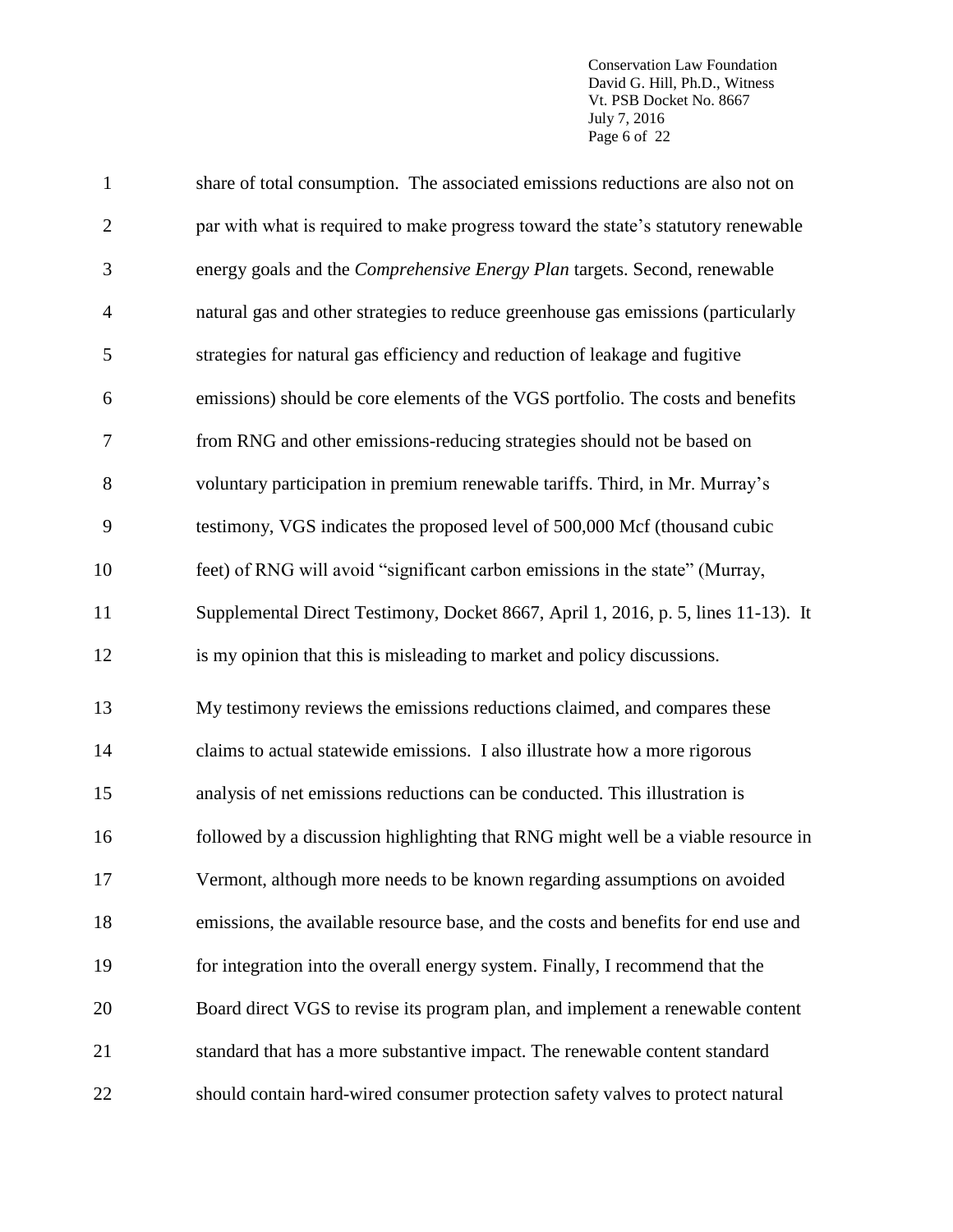Conservation Law Foundation David G. Hill, Ph.D., Witness Vt. PSB Docket No. 8667 July 7, 2016 Page 7 of 22

| $\mathbf{1}$   |     | gas rate payers if technical or other market factors prevent the delivery of a      |
|----------------|-----|-------------------------------------------------------------------------------------|
| $\overline{2}$ |     | meaningful RNG portfolio.                                                           |
| 3              | Q8. | Can you start by summarizing the RNG targets as proposed by VGS?                    |
| $\overline{4}$ | A8. | The proposed voluntary tariff has a target of up to 500,000 Mcf over the first five |
| 5              |     | years (Murray, October 23, 2015 testimony, p. 5, line 9; and April 1, 2016, p. 5,   |
| 6              |     | lines 11-13). Over a 5-year horizon, the VGS target is equivalent to an average     |
| 7              |     | annual RNG consumption of 100,000 Mcf / year.                                       |
| 8              | Q9. | How do the RNG targets compare to historic and anticipated future natural           |
| 9              |     | gas consumption?                                                                    |
| 10             | A9. | The proposed annual volumes of RNG should be considered in relation to historic     |
| 11             |     | and forward natural gas consumption volumes, and also in context of total dollar    |
| 12             |     | expenditures for natural gas. Exhibit CLF-DH-2 illustrates that from 2000 to        |
| 13             |     | 2014, the U.S. Energy Information Administration (EIA) reports natural gas          |
| 14             |     | consumption in the range of 8 to 12 billion cubic feet per year, with expenditures  |
| 15             |     | ranging between \$60 and \$120 million. Using 2013 EIA consumption data, the        |
| 16             |     | proposed volume of RNG is equivalent to 0.93 percent of the 10.7 billion cubic      |
| 17             |     | feet of total natural gas consumption. Looking forward, an average annual           |
| 18             |     | additional 893,892 Mcf of natural gas consumption per year is anticipated in        |
| 19             |     | association with the Addison Natural Gas Project. (Eileen Simollardes, testimony    |
| 20             |     | in Docket 7970, December 20, 2012, p. 5, and Exhibit EMS1). Adding the 2013         |
| 21             |     | consumption (10.7 billion cubic feet) to the estimated additional 893,892 Mcf       |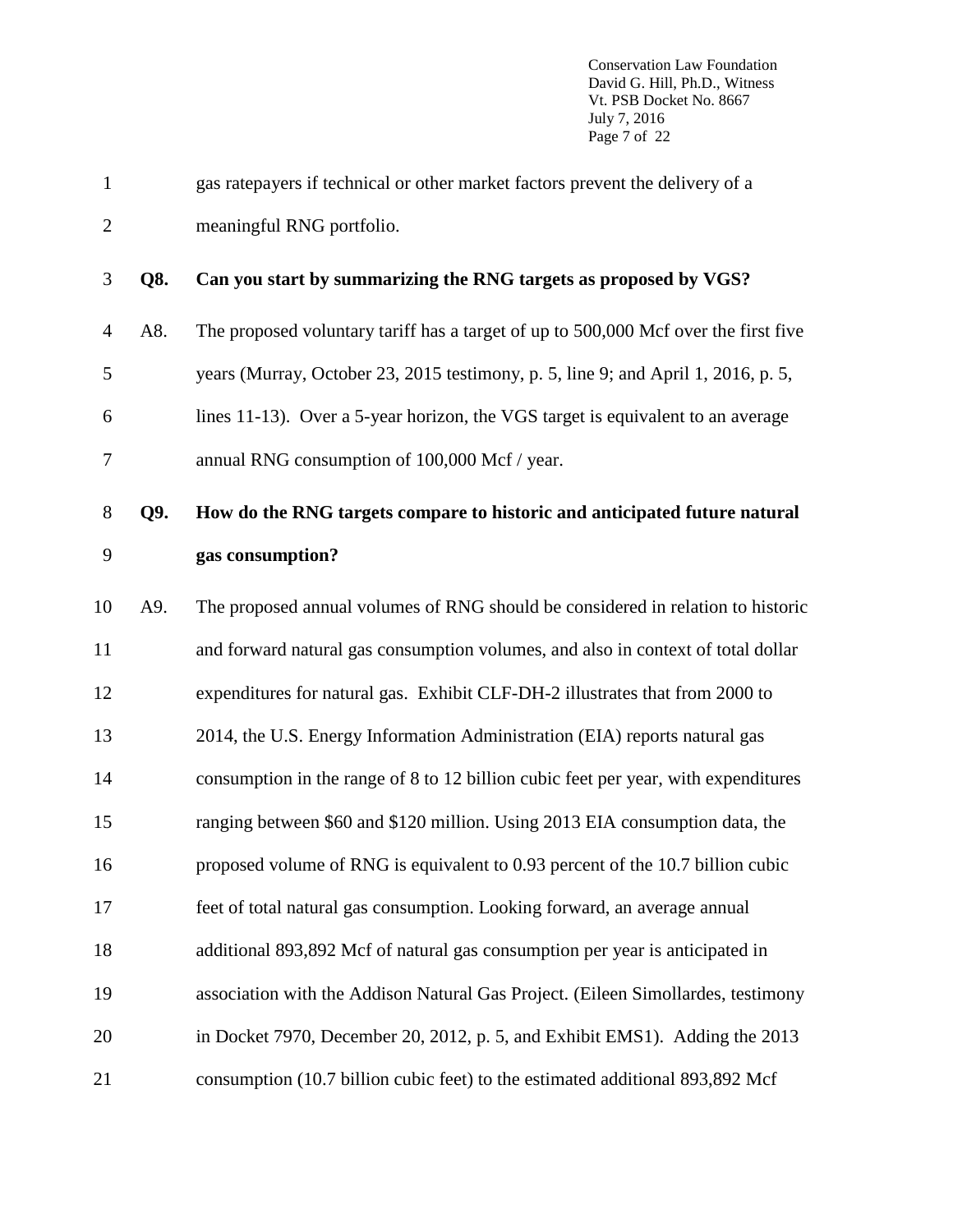Conservation Law Foundation David G. Hill, Ph.D., Witness Vt. PSB Docket No. 8667 July 7, 2016 Page 8 of 22

| $\mathbf{1}$   |             | from the Addison pipeline extension, the proposed RNG volumes represent 0.86        |
|----------------|-------------|-------------------------------------------------------------------------------------|
| $\mathbf{2}$   |             | percent of annual system consumption. Exhibit CLF-DH-3 compares the                 |
| 3              |             | proposed volumes of RNG to total annual system consumption (confirmed via           |
| $\overline{4}$ |             | sales as percent of volume response, in Murray to CLF: Exhibit A.CLF.VGS.1-5).      |
| 5              | <b>O10.</b> | How do the proposed RNG volumes compare to state energy policy and                  |
| 6              |             | planning targets?                                                                   |
| $\tau$         | A10.        | Using the calculation basis described in A8 and A9, after five years, the target    |
| 8              |             | volumes for RNG proposed by VGS represent between 0.93 percent and 0.76             |
| 9              |             | percent of annual consumption. Attaining less than 1 percent of annual volumes      |
| 10             |             | from RNG as a resource, after 5 years of program activity, is not at a pace that is |
| 11             |             | consistent with Vermont's legislative and planning targets for meeting energy       |
| 12             |             | needs with renewable energy or for reducing greenhouse gas emissions. For           |
| 13             |             | reference, the Vermont Comprehensive Energy Plan's vision is for the state to       |
| 14             |             | meet 90 percent of total energy needs from renewables by 2050. In statute, 10       |
| 15             |             | V.S.A. §580(a) sets a goal to produce 25 percent of the energy consumed in the      |
| 16             |             | state from in-state renewable energy, including farms and forests. As the Board     |
| 17             |             | and VGS seek to implement strategies to contribute to the State's goals, the        |
| 18             |             | proposed savings of up to less than 1 percent of consumption at the end of five     |
| 19             |             | years is too modest to warrant the development and marketing of a separate tariff.  |
| 20             |             | It is my opinion that prior recommendations from the Vermont Department of          |
| 21             |             | Public Service, to develop quantified targets for RNG volumes at a much higher      |
| 22             |             | level than proposed, are appropriate.                                               |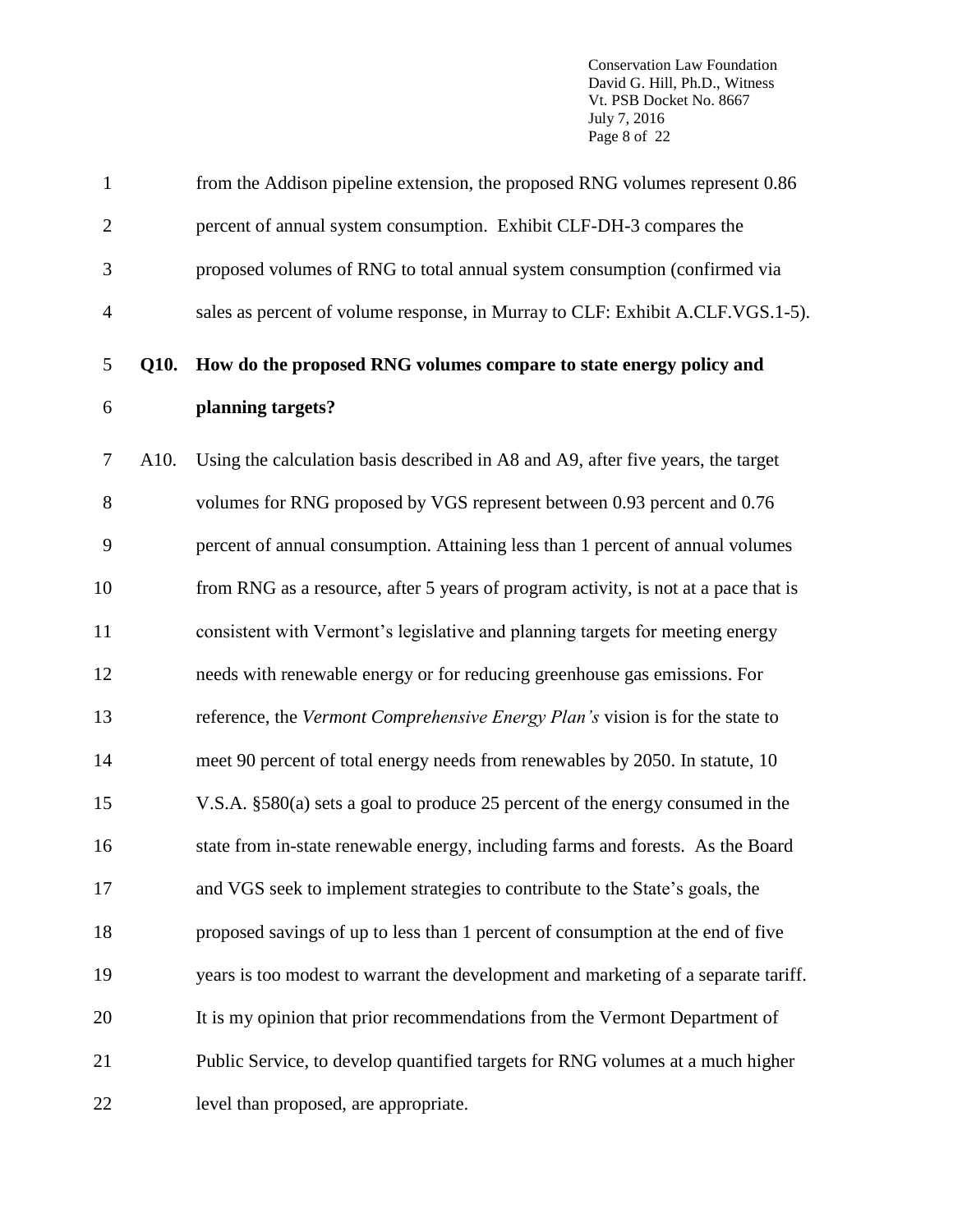Conservation Law Foundation David G. Hill, Ph.D., Witness Vt. PSB Docket No. 8667 July 7, 2016 Page 9 of 22

| $\mathbf{1}$   | <b>Q11.</b> | Do you have any concerns or comments on the voluntary nature of the                  |
|----------------|-------------|--------------------------------------------------------------------------------------|
| $\overline{2}$ |             | proposed RNG tariff?                                                                 |
| 3              | A11.        | Yes, I do. In its Order of December 23, 2013, the Board ordered VGS to propose       |
| $\overline{4}$ |             | "a program to promote bio-methane project development" (Docket 7970, Order           |
| 5              |             | dated 12/23/2013, p. 147, item 11). In my opinion, a voluntary tariff falls short of |
| 6              |             | being a program or strategy that promotes the increased use of RNG resources or      |
| 7              |             | supply. It is also my opinion that asking participants to voluntarily pay a premium  |
| 8              |             | for RNG content will produce only modest results, at best.                           |
| 9              | Q12.        | Are there useful lessons or observations that can be drawn from other                |
| 10             |             | voluntary tariff initiatives in Vermont?                                             |
| 11             | A12.        | Yes, Exhibit CLF-DH-4 presents production and demand data from Green                 |
| 12             |             | Mountain Power's Cow Power Program, another voluntary tariff program                 |
| 13             |             | operating in Vermont. There are several trends in the data worth noting. First,      |
| 14             |             | most of the time there is a structural imbalance in supply and demand. In the first  |
| 15             |             | six years of the initiative, consumer demand trended higher than available           |
| 16             |             | production. Recently, this trend has reversed; production has been greater than      |
| 17             |             | demand. Although options such as banking supply, or offset purchases for             |
| 18             |             | managing the supply-and-demand imbalance, exist, a voluntary program is prone        |
| 19             |             | to a structural supply-and-demand imbalance. Second, Cow Power production has        |
| 20             |             | increased, indicating there are opportunities for on-farm biogas production,         |
| 21             |             | whereas the voluntary demand for the program has started to decline over the last    |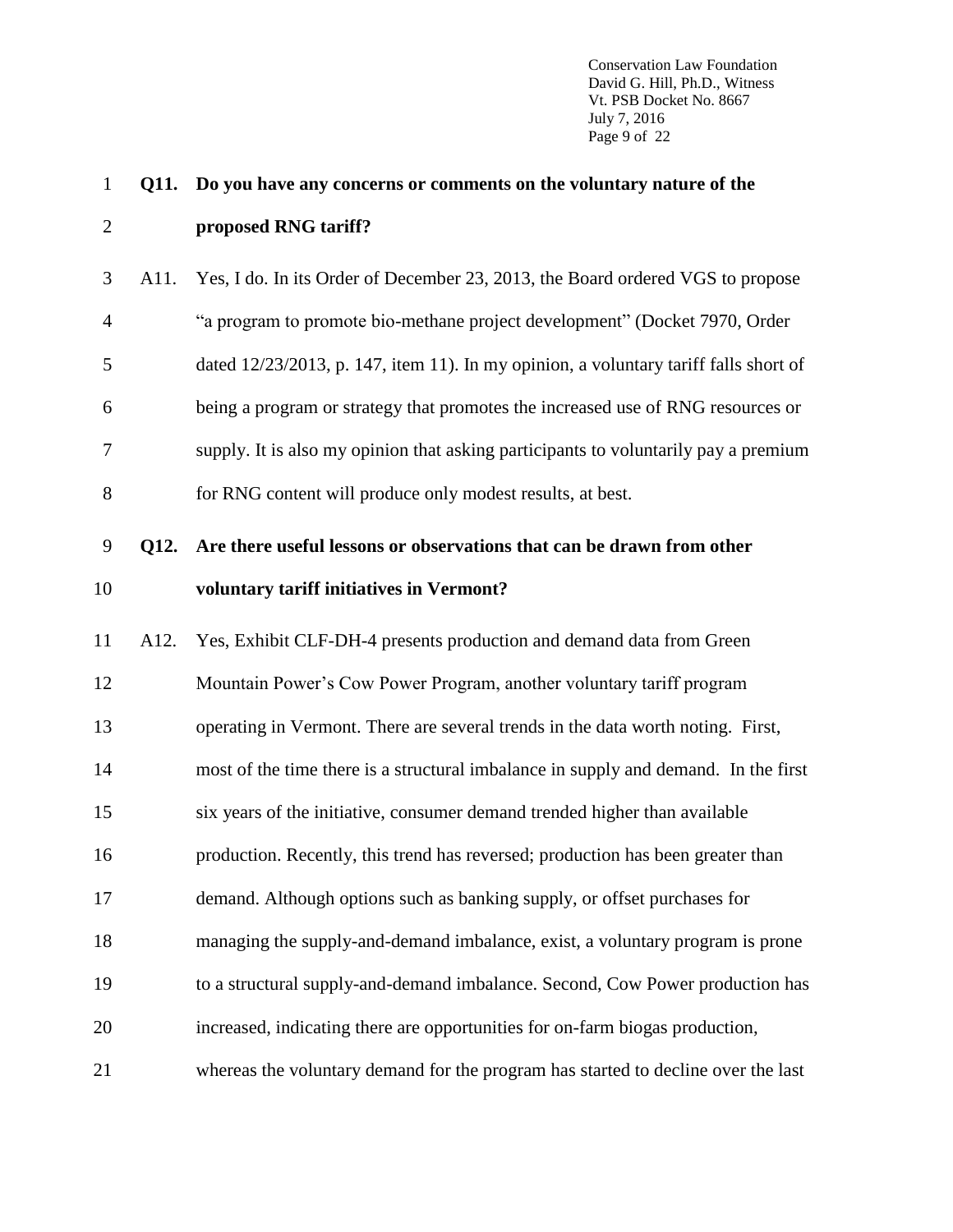Conservation Law Foundation David G. Hill, Ph.D., Witness Vt. PSB Docket No. 8667 July 7, 2016 Page 10 of 22

| $\mathbf{1}$   |                   | six years. This decline could be related to an increase in the renewable energy    |
|----------------|-------------------|------------------------------------------------------------------------------------|
| $\overline{2}$ |                   | options available to consumers who might otherwise participate in the voluntary    |
| 3              |                   | Cow Power offering.                                                                |
| $\overline{4}$ | <b>Q13.</b>       | Are there alternatives to a voluntary tariff that VGS could use to promote         |
| 5              |                   | RNG development and supply?                                                        |
| 6              | A <sub>13</sub> . | Yes. It is my opinion that a portfolio-wide RNG content target that increases at a |
| 7              |                   | pace consistent with state energy plan and policy goals should be implemented,     |
| 8              |                   | instead of the proposed voluntary RNG tariff. Having a gradually increasing        |
| 9              |                   | RNG volumetric target provides more consistent and stable support for the          |
| 10             |                   | development of RNG projects and resources. In subsequent sections of my            |
| 11             |                   | testimony, I further describe this recommendation for a portfolio-wide RNG         |
| 12             |                   | content standard.                                                                  |
| 13             | Q14.              | What estimates for greenhouse gas emissions reductions does VGS provide            |
| 14             |                   | for the proposed RNG tariff?                                                       |
| 15             | A 14.             | The proposed RNG tariff does not contain any estimates of greenhouse gas           |
| 16             |                   | emissions (GHG) reductions, but it does allude to the proposed program's           |
| 17             |                   | potential for "avoiding significant carbon emissions in the state" (VGS,           |
| 18             |                   | Description of the Renewable Natural Gas-Program Plan, p. 1).                      |
| 19             | Q15.              | What are the proposed GHG emissions reductions and methods?                        |
| 20             | A15.              | VGS reiterates that the proposed level of 500,000 Mcf of RNG will avoid            |
| 21             |                   | "significant carbon emissions in the state" (Murray, Supplemental Direct           |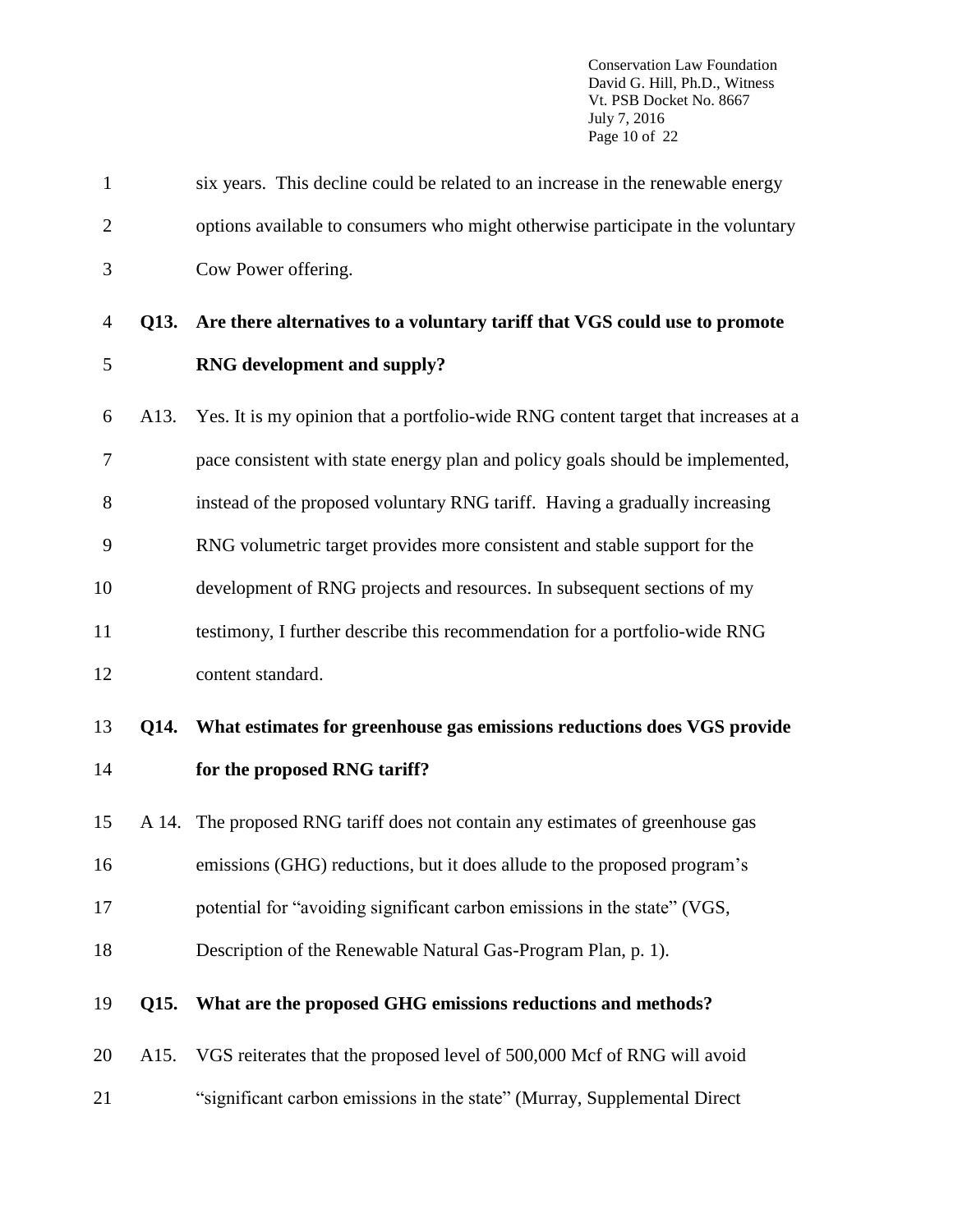Conservation Law Foundation David G. Hill, Ph.D., Witness Vt. PSB Docket No. 8667 July 7, 2016 Page 11 of 22

| $\mathbf{1}$   |      | Testimony, Docket 8667, April 1, 2016, p. 5, lines 11-13). In earlier testimony,         |
|----------------|------|------------------------------------------------------------------------------------------|
| $\overline{2}$ |      | the estimated emissions reductions were quantified as being "over 36,000 tons of         |
| 3              |      | carbon emission in the state" (Murray, Prefiled Testimony, October 23, 2015, p. 5)       |
| $\overline{4}$ |      | lines 9-10).                                                                             |
| 5              | Q16. | Do you agree with Mr. Murray's characterization of this level of emissions               |
| 6              |      | reduction as being "significant"?                                                        |
| 7              | A16. | First, it is my opinion that the calculations underlying Mr. Murray's estimate of        |
| 8              |      | 36,000 tons are not clearly described. It is also not clear whether Mr. Murray           |
| 9              |      | means these units are carbon dioxide equivalent $(CO_{2e})$ tons, or tons of carbon      |
| 10             |      | only. It is also not clear if this is the estimated total emissions reduction from the   |
| 11             |      | 500,000 Mcf to be provided over the 5-year period, or if it refers to estimated          |
| 12             |      | annual emissions reductions. In response to this question, I am assuming the             |
| 13             |      | estimated reductions are $36,000$ tons of $CO2e$ annually. Total statewide emissions     |
| 14             |      | from the latest inventory are estimated to be 8.27 million metric tonnes of $CO_{2e}$ in |
| 15             |      | 2012 (Vermont Greenhouse Gas Emissions Inventory Update 1990-2012, Table 1,              |
| 16             |      | p. 3; link, if copied into URL search box:                                               |
| 17             |      | http://climatechange.vermont.gov/sites/climate/files/documents/Data/Vermont_G            |
| 18             |      | HG_Emissions_Inventory_Update_1990-2012_June-2015.pdf). The VGS                          |
| 19             |      | estimate, when converted to metric tonnes, is equivalent to a reduction of 32,670        |
| 20             |      | tonnes $CO_{2e}$ annually. This accounts for 0.4 percent of statewide 2012 emissions.    |
| 21             |      | Although all progress toward emissions reductions is important and should be             |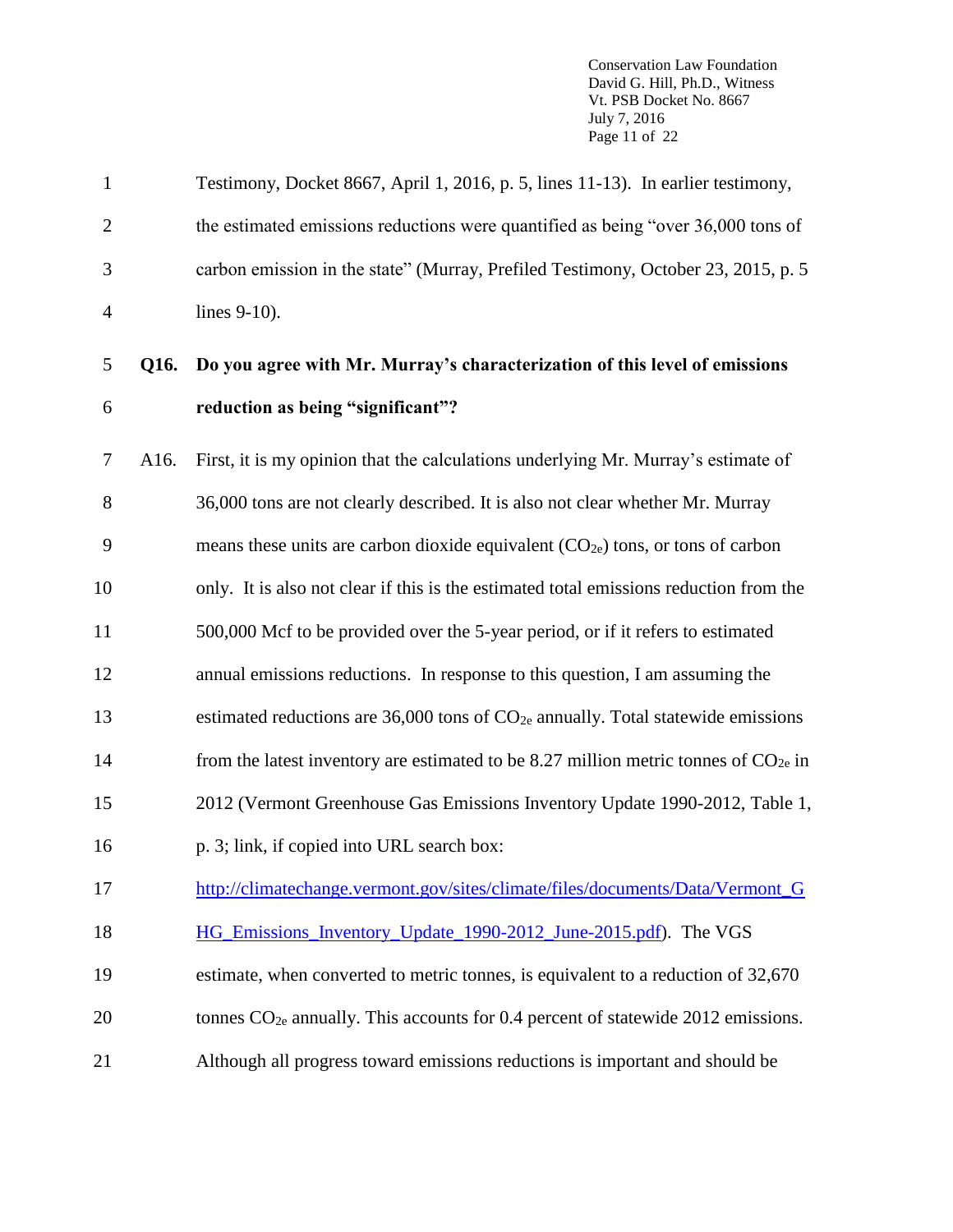Conservation Law Foundation David G. Hill, Ph.D., Witness Vt. PSB Docket No. 8667 July 7, 2016 Page 12 of 22

| $\mathbf{1}$   |             | encouraged, it is my opinion that Mr. Murray's statement that the proposed VGS   |
|----------------|-------------|----------------------------------------------------------------------------------|
| $\overline{2}$ |             | reductions are significant is incorrect.                                         |
| 3              | <b>O17.</b> | Do you have observations or recommendations related to calculating net           |
| $\overline{4}$ |             | emissions reductions from RNG?                                                   |
| 5              | A17.        | Yes. The calculation of net emissions for RNG is complicated. As Vermont         |
| 6              |             | continues to strive to reduce GHG emissions, it will be important to design and  |
| 7              |             | refine the methods for estimating emission reductions. I provide in Exhibit CLF- |
| 8              |             | DH-5 an example of a flow chart and in Exhibit CLF-DH-6 an example of a          |
| 9              |             | spreadsheet for an approach to calculating the net emissions reductions from     |
| 10             |             | RNG.                                                                             |
|                |             |                                                                                  |
| 11             | Q18.        | What are the approach and basic steps for estimating the RNG net emissions       |
| 12             |             | impacts?                                                                         |
| 13             | A18         | The first step is to quantify the volume of RNG. This will typically be in Mcf.  |
| 14             |             | Next, entering this volume into an emissions reduction calculator from the U.S.  |
| 15             |             | Environmental Protection Agency (link to the methane calculator:                 |
| 16             |             | https://www3.epa.gov/gasstar/tools/calculator.html) provides the tons of methane |
| 17             |             | contained in this volume of RNG. The calculations must then consider the source  |
| 18             |             | material of the RNG. RNG derived from anaerobic digestion of manure is likely    |
| 19             |             | to be avoiding direct atmospheric emissions of methane. Direct emissions of      |
| 20             |             | methane to the atmosphere have a high global warming potential (a factor         |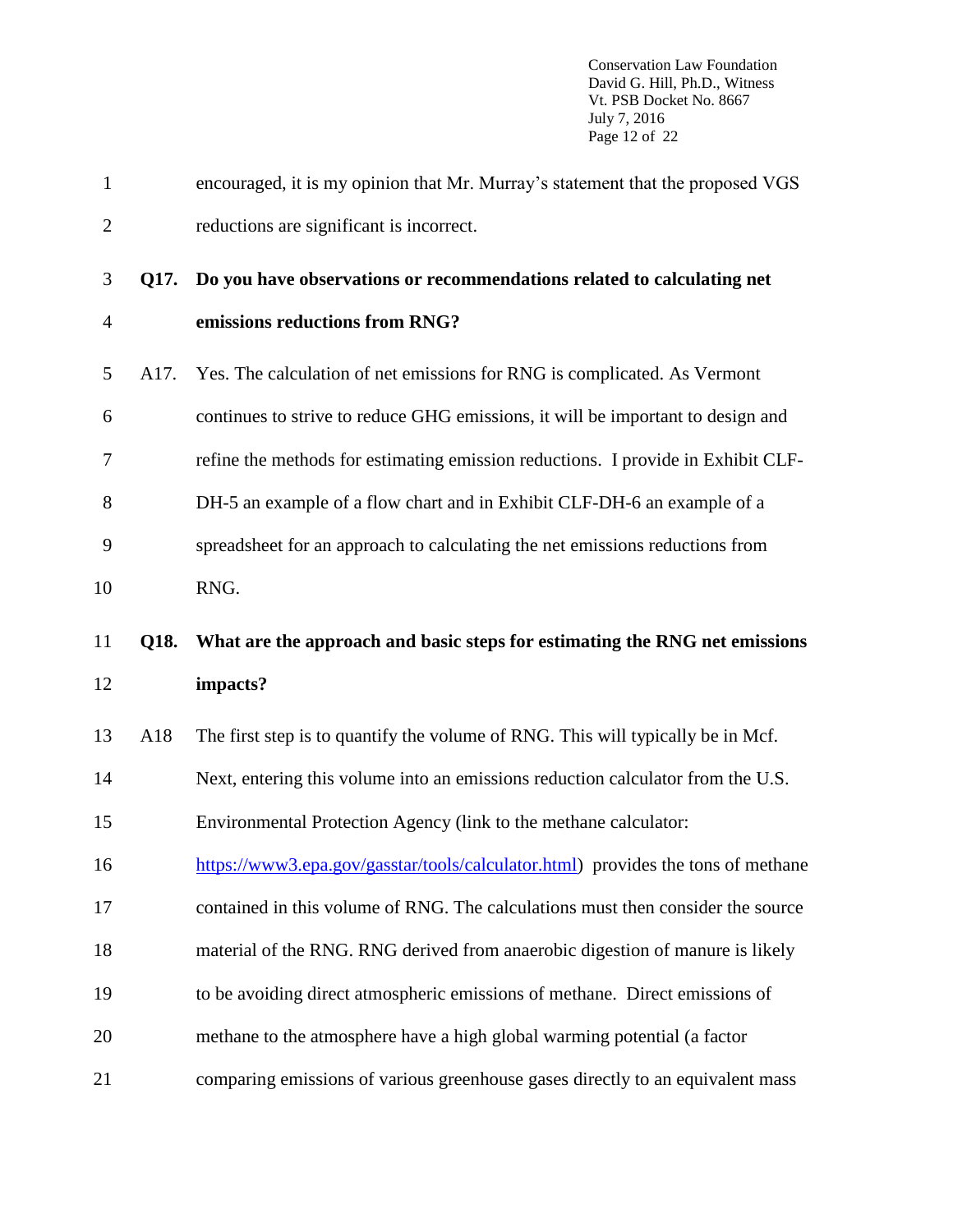Conservation Law Foundation David G. Hill, Ph.D., Witness Vt. PSB Docket No. 8667 July 7, 2016 Page 13 of 22

| $\mathbf{1}$   | emission of carbon dioxide) and provide significant emission reductions. Landfill  |
|----------------|------------------------------------------------------------------------------------|
| $\overline{2}$ | gas is another source for RNG identified by VGS in their plans. Due to             |
| 3              | regulations and market development, most landfills are required to have, or have   |
| $\overline{4}$ | elected to install, systems for methane capture and combustion. Although some      |
| 5              | landfill gas-sourced RNG might be avoiding direct methane emissions in a           |
| 6              | manner similar to the manure-derived RNG, it is reasonable to expect that much     |
| $\tau$         | of the landfill gas-derived RNG would otherwise be captured and combusted,         |
| 8              | with or without an RNG program. (See 40 CFR 60.33c - Emission guidelines for       |
| 9              | municipal solid waste landfill emissions. http://www.ecfr.gov/cgi-bin/text-        |
| 10             | idx?SID=3c9c723efcf82c75d0015052aa93352f&mc=true&node=se40.7.60_133c               |
| 11             | $&$ rgn=div8 and O. Reg. 232/98, s. 14 - Subsurface Migration of Landfill Gas and  |
| 12             | O. Reg. 232/98, s. 15 - Atmospheric Emissions of Landfill Gas                      |
| 13             | https://www.ontario.ca/laws/regulation/980232#BK4). In most instances, RNG         |
| 14             | from sources that already have capture-and-combustion in place will result in no   |
| 15             | net reduction in emissions from the RNG. Therefore, the source of the RNG, and     |
| 16             | the portions of the landfill gas- and anaerobic digestion-derived RNG that are     |
| 17             | avoiding direct atmospheric methane emissions are important to estimate and        |
| 18             | quantify. The example provided in Exhibits CLF-DH-5 and CLF-DH-6 assumes           |
| 19             | 50 percent of the RNG volume is derived from anaerobic digesters, and the other    |
| 20             | 50 percent is derived from landfills. Further, all of the anaerobic RNG is assumed |
| 21             | to avoid direct atmospheric methane emissions, and all of the landfill gas-derived |
|                |                                                                                    |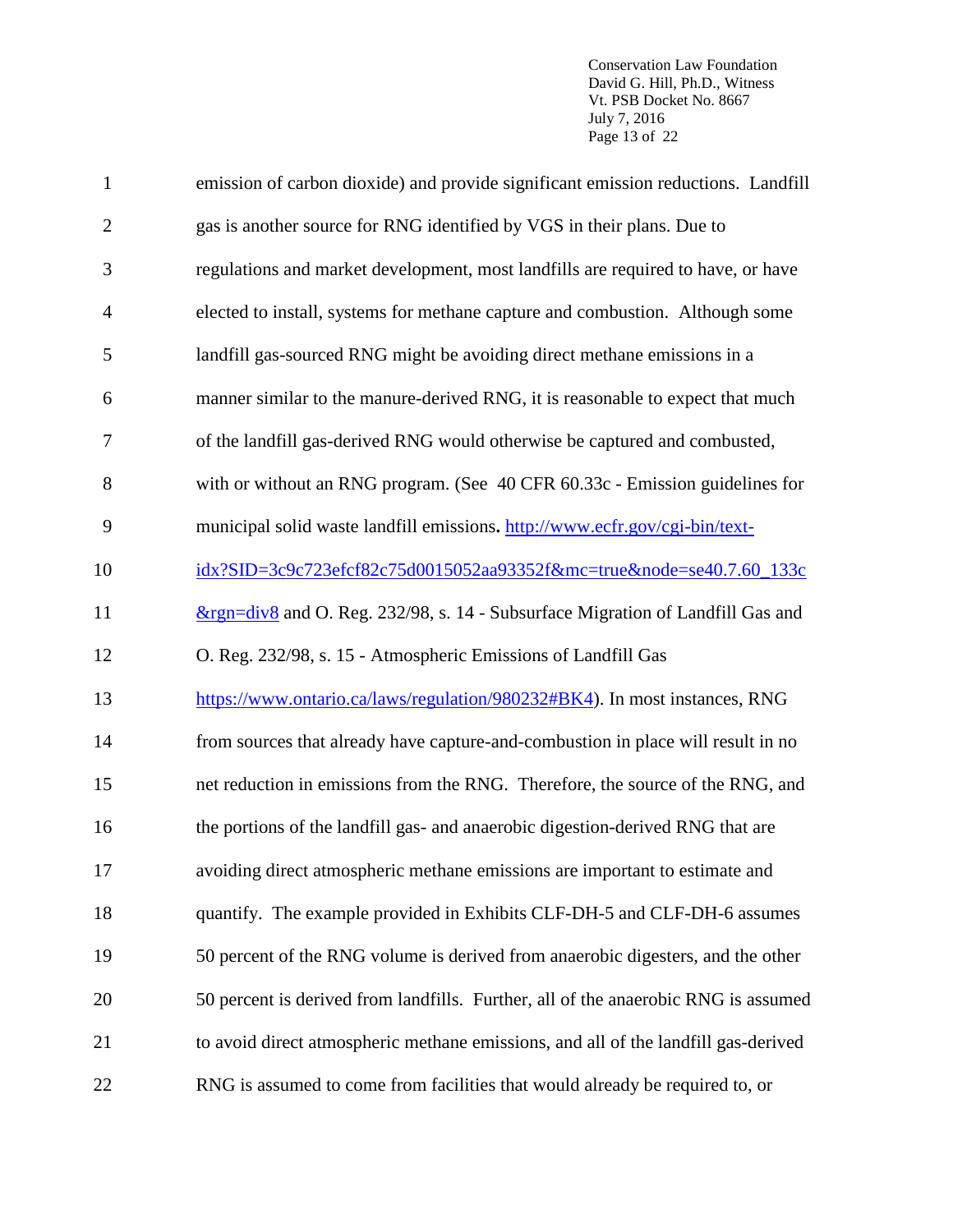Conservation Law Foundation David G. Hill, Ph.D., Witness Vt. PSB Docket No. 8667 July 7, 2016 Page 14 of 22

| $\mathbf{1}$   |      | have in place, capture-and-combustion. These are illustrative assumptions.      |
|----------------|------|---------------------------------------------------------------------------------|
| $\overline{2}$ |      | Adjusting these assumptions to actual program planning or to implementation     |
| 3              |      | experience and the conditions for methane capture-and-combustion at the RNG     |
| $\overline{4}$ |      | sources will be important to help accurately estimate net emissions.            |
| 5              | Q19. | What is the next step in calculating the net emissions impacts of RNG?          |
| 6              | A19  | The carbon dioxide equivalent for avoided direct atmospheric release of methane |
| $\tau$         |      | needs to be based on the global warming potential (GWP) for methane. The GWP    |
| 8              |      | for methane has been updated by the Intergovernmental Panel on Climate Change   |
| 9              |      | (IPCC) in its Fifth Assessment Report (AR5; 2013;                               |
| 10             |      | https://www.ipcc.ch/report/ar5/wg1/). The impact of methane emissions also      |
| 11             |      | depends on the time horizon for comparison. A higher comparative impact exists  |
| 12             |      | for shorter (20-year) comparisons, relative to time spans beyond 20 years. The  |
| 13             |      | example provided in Exhibit CLF-DH-6 estimates impacts based on methane         |
| 14             |      | GWP ranging from a low of 25 to 86, with the higher value based on the last     |
| 15             |      | updated AR5 value and a 20-year time horizon. At this stage, we have estimated  |
| 16             |      | the RNG impact from avoided methane emissions. However, since the methane       |
| 17             |      | that is not being released directly will be supplied as RNG to consumers and    |
| 18             |      | subsequently combusted, the $CO2$ emissions for this combustion need to be      |
| 19             |      | subtracted from the emissions reductions associated with the avoided direct     |
| 20             |      | atmospheric methane emissions.                                                  |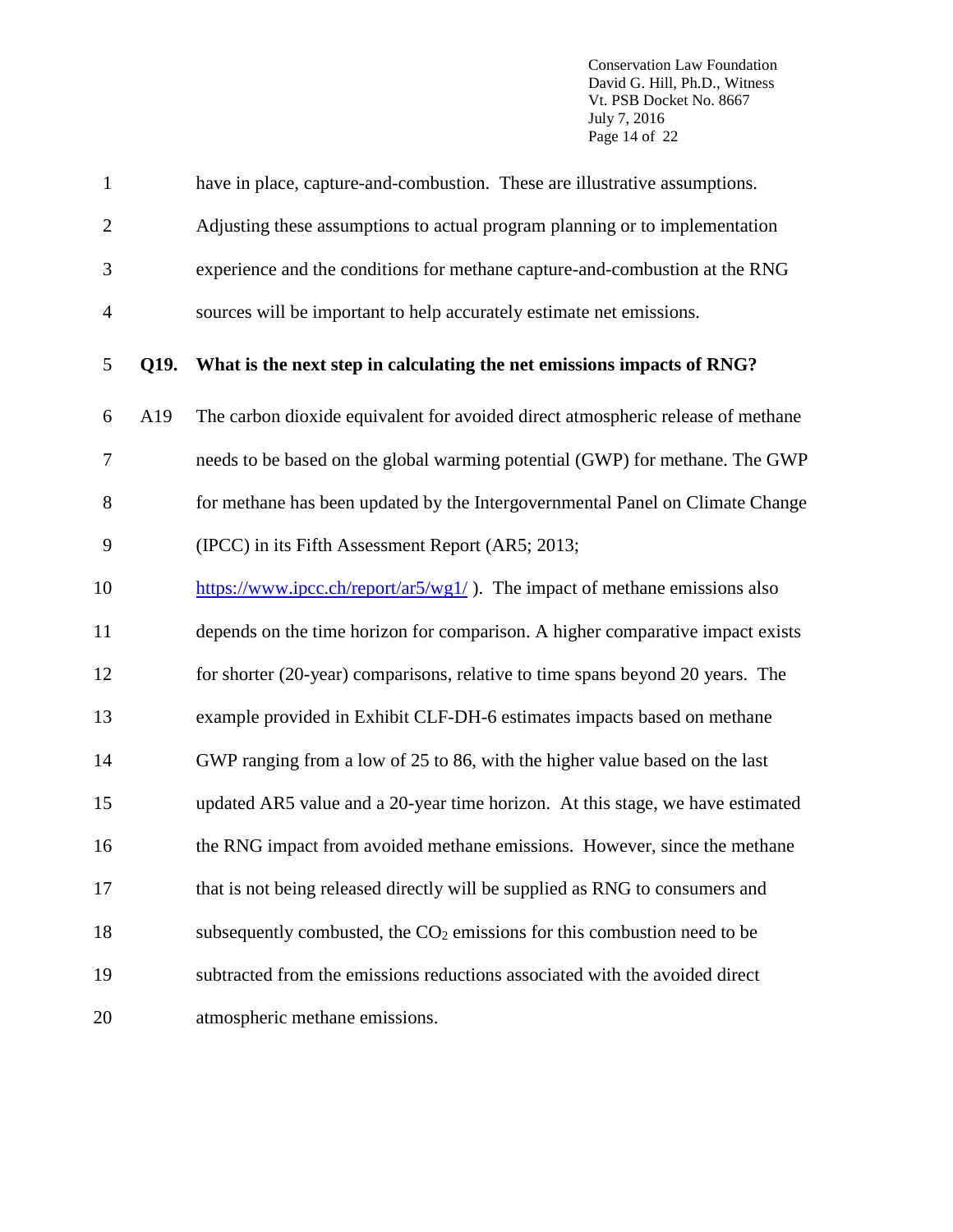Conservation Law Foundation David G. Hill, Ph.D., Witness Vt. PSB Docket No. 8667 July 7, 2016 Page 15 of 22

# **Q20. What are the results of your estimates on the net emissions reductions for RNG?**

| 3              | A20         | Based on the VGS proposed average annual volume of 100,000 Mcf of RNG, and          |
|----------------|-------------|-------------------------------------------------------------------------------------|
| $\overline{4}$ |             | the method and assumptions outlined in A19, it is my opinion that net emissions     |
| 5              |             | reductions will range from 21,321 metric tonnes of $CO_{2e}$ (using a GWP of 25 for |
| 6              |             | methane) to 79,995 metric tonnes of $CO_{2e}$ (using a GWP of 86 for methane).      |
| 7              |             | These in turn respectively represent 0.26 percent and 0.96 percent reductions in    |
| 8              |             | the total statewide emissions from the 2012 Greenhouse Gas Inventory cited in       |
| 9              |             | A16. Note that if all of the RNG comes from facilities that already have capture-   |
| 10             |             | and-combustion in place, there could be virtually zero net emissions impacts. On    |
| 11             |             | the other hand, if all of the RNG is coming from sources that would otherwise be    |
| 12             |             | directly releasing methane into the atmosphere, then the net impacts would be       |
| 13             |             | roughly twice as high, or close to 2 percent of statewide emissions, using the      |
| 14             |             | higher GWP values.                                                                  |
| 15             | <b>Q21.</b> | Is there experience or analysis from other jurisdictions, or from Vermont           |
| 16             |             | indicating that RNG has promise as a significant resource?                          |
| 17             | A21.        | Yes, there is a growing body of research, analysis, and experience suggesting that  |
| 18             |             | RNG can be a significant resource in future de-carbonized energy portfolios. The    |
| 19             |             | required resources and technologies exist, although commercial applications at      |
| 20             |             | scale are only just starting to emerge.                                             |

**Q22. Can you provide some examples of potential studies and analysis for RNG?**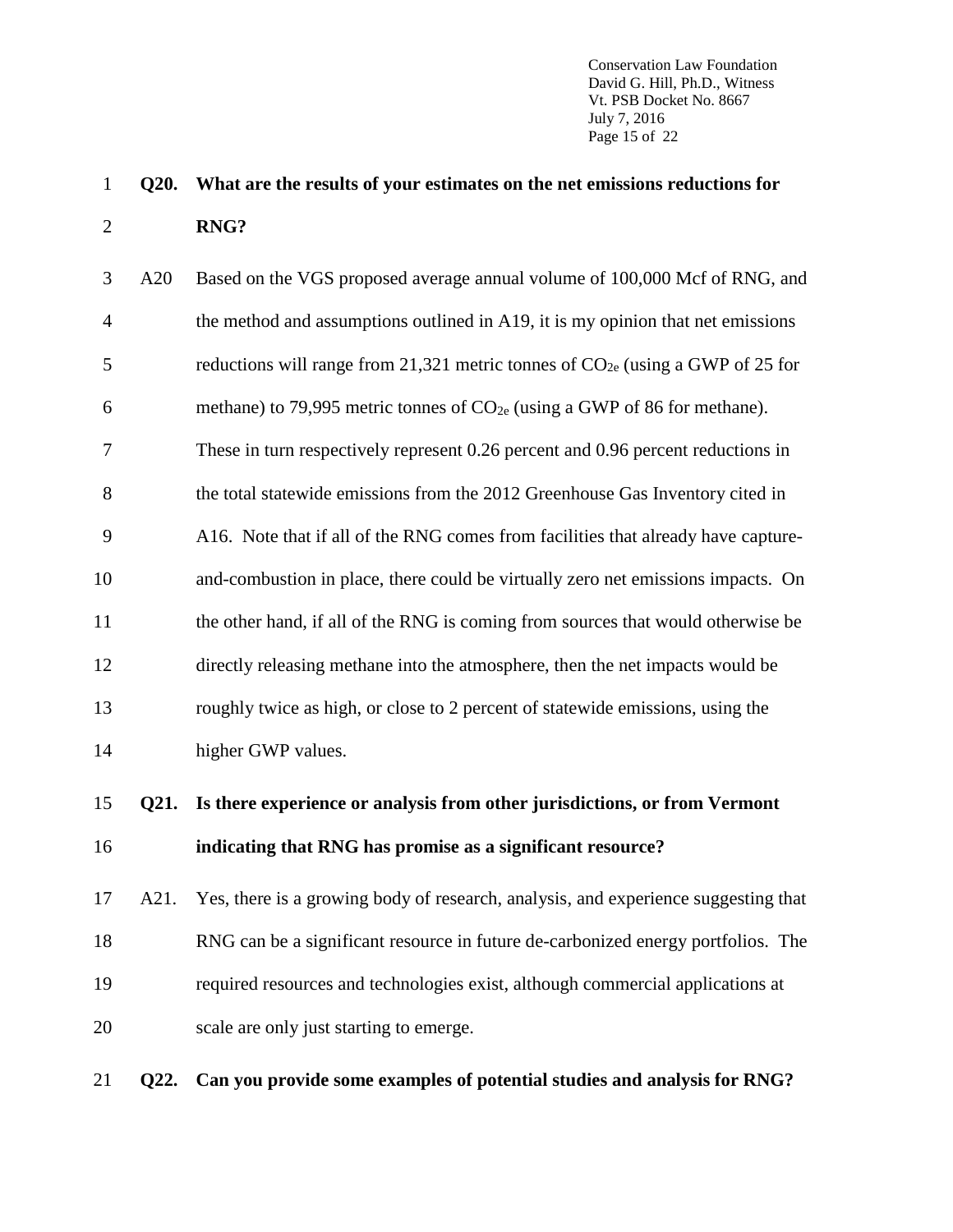Conservation Law Foundation David G. Hill, Ph.D., Witness Vt. PSB Docket No. 8667 July 7, 2016 Page 16 of 22

| $\mathbf{1}$   |      | Yes, I will briefly discuss recent work in Ontario and California, followed by a   |
|----------------|------|------------------------------------------------------------------------------------|
| $\overline{2}$ |      | couple of examples specific to Vermont. Ontario's 5-year Climate Change Action     |
| 3              |      | Plan (2016-2020; https://www.ontario.ca/page/climate-change-action-plan)           |
| $\overline{4}$ |      | contains an action to introduce a renewable content requirement for natural gas    |
| 5              |      | and to provide supports for the use and development of renewable natural gas       |
| 6              |      | resources. The plan indicates that up to \$100 million from cap-and-trade program  |
| 7              |      | proceeds will be made available to support RNG in the province during the next     |
| 8              |      | four years                                                                         |
| 9              |      | (www.applications.ene.gov.on.ca/ccap/products/CCAP_ENGLISH.pdf). I note            |
| 10             |      | that the Ontario initiative is based on the development of a renewable content     |
| 11             |      | requirement, along with identification of resources to support project and market  |
| 12             |      | development, as opposed to the voluntary tariff structure proposed by VGS. Also    |
| 13             |      | in Canada, the Canadian Gas Association has outlined targets for RNG content of    |
| 14             |      | 5 percent by 2025 and 10 percent by 2030 (http://www.cga.ca/news/).                |
| 15             | Q23. | What is the example of RNG potential analysis from California?                     |
| 16             | A23  | In California, a study released in 2015 by Energy $&$ Environment Economics        |
| 17             |      | examines the potential role for de-carbonized pipeline natural gas in meeting the  |
| 18             |      | state's long-term greenhouse gas reduction goals                                   |
| 19             |      | (https://ethree.com/documents/E3_Decarbonizing_Pipeline_01-27-2015.pdf).           |
| 20             |      | Executive Order S-3-05 sets a target for California to reduce GHG emissions by     |
| 21             |      | 80 percent, relative to 1990 levels, by 2050. Findings from this research indicate |
| 22             |      | the technical pathways for de-carbonized natural gas to meet a significant         |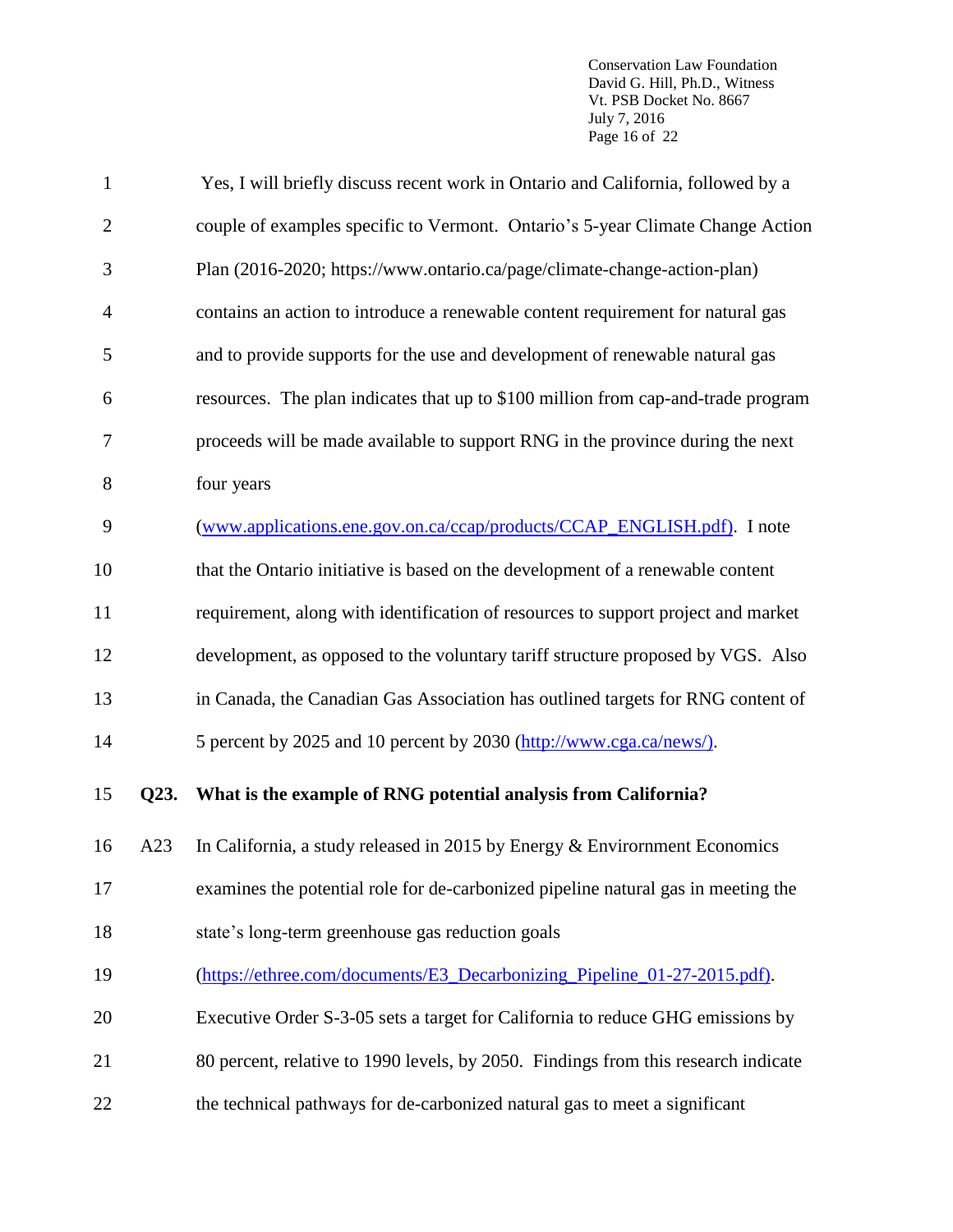Conservation Law Foundation David G. Hill, Ph.D., Witness Vt. PSB Docket No. 8667 July 7, 2016 Page 17 of 22

| $\mathbf{1}$   |      | (approximately 40 percent) share of 2050 final energy demand already exist. They     |
|----------------|------|--------------------------------------------------------------------------------------|
| $\overline{2}$ |      | also indicate that the costs for developing the de-carbonized natural gas resource   |
| 3              |      | are roughly equivalent to an alternative scenario that meets overall greenhouse      |
| $\overline{4}$ |      | gas reduction targets via a path more dependent upon electrification. The study      |
| 5              |      | points out that several end uses, including industrial process heat and heavy-duty   |
| 6              |      | vehicles, might be better served via de-carbonized gas than through                  |
| 7              |      | electrification. The RNG resource can also provide balancing and storage, by         |
| 8              |      | using periods with excess renewable electric generation to produce hydrogen via      |
| 9              |      | electrolysis, and synthetic natural gas production (with carbon capture from air or  |
| 10             |      | seawater) via power-to-gas conversions to create methane. The                        |
| 11             |      | commercialization of available technologies, and the potential competition for and   |
| 12             |      | availability of, sustainable biomass resources in California are identified as areas |
| 13             |      | of greatest potential risk along the de-carbonized natural gas development path.     |
| 14             | Q24. | What are the examples of analysis looking at higher levels of RNG potential          |
| 15             |      | in Vermont?                                                                          |
| 16             | A24. | An American Gas Foundation study in 2011 ("The Potential for Renewable Gas:          |
| 17             |      | Biogas Derived from Biomass Feedstocks and Upgraded to Pipeline Quality,"            |
| 18             |      | http://www.gasfoundation.org/researchstudies/agf-renewable-gas-assessment-           |
| 19             |      | report-110901.pdf), by the Gas Technology Institute, estimated Vermont's             |
| 20             |      | potential, in an aggressive scenario with 15 percent to 75 percent of the available  |
| 21             |      | resource developed, of 4.5 million dekatherms per year from thermal gasification     |
| 22             |      | and anaerobic digestion. A dekatherm is equivalent to 1 Mcf, so the proposed         |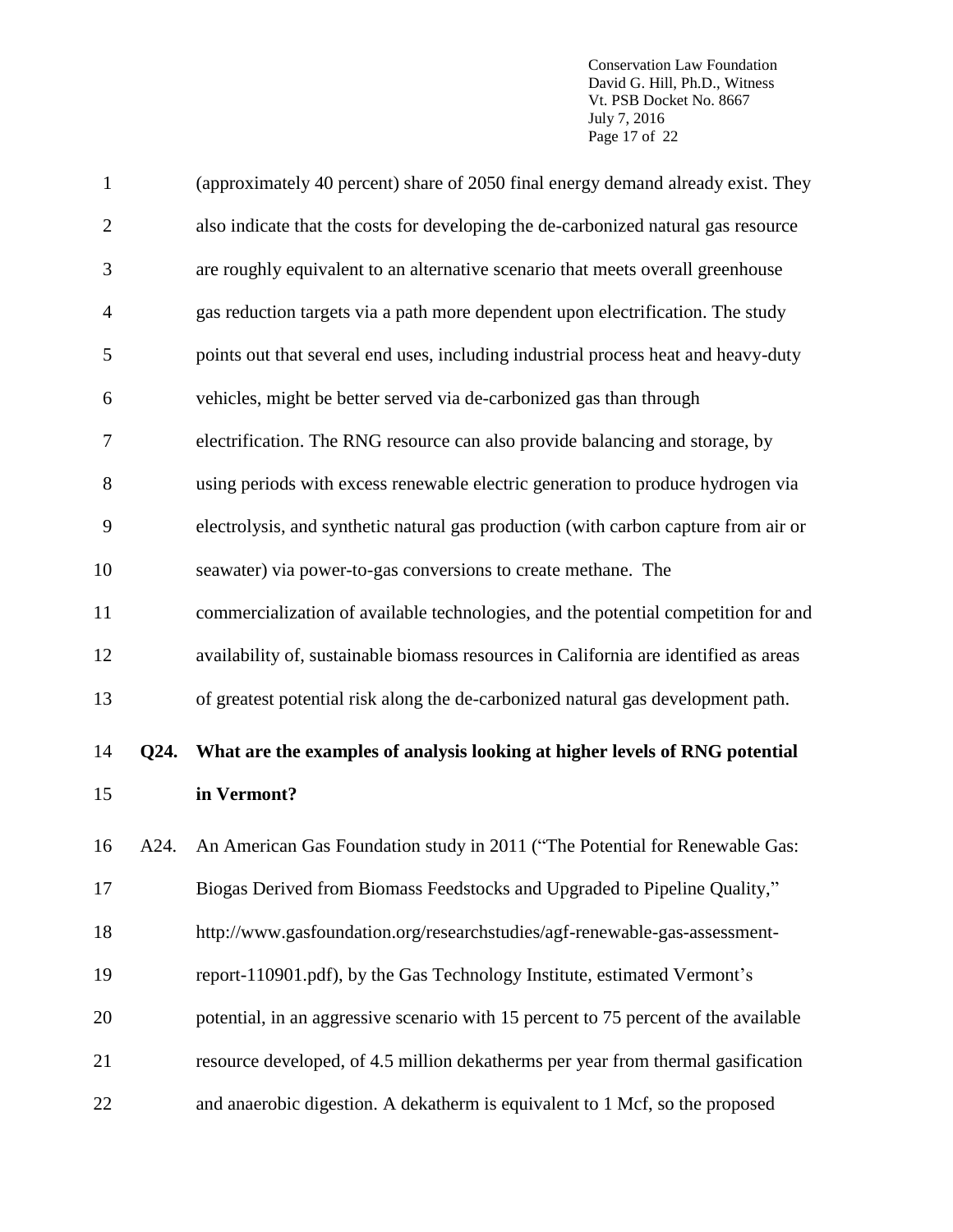Conservation Law Foundation David G. Hill, Ph.D., Witness Vt. PSB Docket No. 8667 July 7, 2016 Page 18 of 22

| $\mathbf{1}$   |      | VGS voluntary tariff program target of 500,000 Mcf over five years is equivalent     |
|----------------|------|--------------------------------------------------------------------------------------|
| $\overline{2}$ |      | to 2 percent of the identified potential. The study estimated Vermont's potential    |
| 3              |      | for anaerobic digestion in the aggressive scenario to be 3.0 million dekatherms      |
| $\overline{4}$ |      | per year. This estimated potential for anaerobic digestion is equivalent to 28       |
| 5              |      | percent of annual sales, based on 10.7 billion cubic feet of consumption in 2013.    |
| 6              |      | The Vermont Department of Public Service, in testimony provided by Walter            |
| $\tau$         |      | "TJ" Poor relating to Vermont Gas System's proposed Phase II pipeline                |
| 8              |      | construction, recommended an RNG standard starting at 1 percent of total demand      |
| 9              |      | in 2016, increasing by 1 percent annually, reaching 5 percent of total in-state      |
| 10             |      | demand by 2020, 15 percent by 2030, and 20 percent by 2035 (Department of            |
| 11             |      | Public Service, Walter Poor, Witness, Docket No. 8180, p. 3, lines 14-17).           |
|                |      |                                                                                      |
| 12             | Q25. | Do you have any concerns over the potential resource and or costs associated         |
| 13             |      | with obtaining a higher RNG standard?                                                |
| 14             | A25. | Yes. Although the analyses cited above suggest that the viability of RNG in          |
| 15             |      | Vermont is worth exploring, there are also uncertainties on cost and ability to      |
| 16             |      | develop commercially viable projects at the scales anticipated. For example,         |
| 17             |      | access and proximity to existing pipeline infrastructure might be a limiting factor, |
| 18             |      | and the number of projects that can support new pipeline extensions may be           |
| 19             |      | limited. Therefore, as discussed further below, I recommend a cost cap, such as an   |
| 20             |      | alternative compliance payment or alternative investment option be implemented       |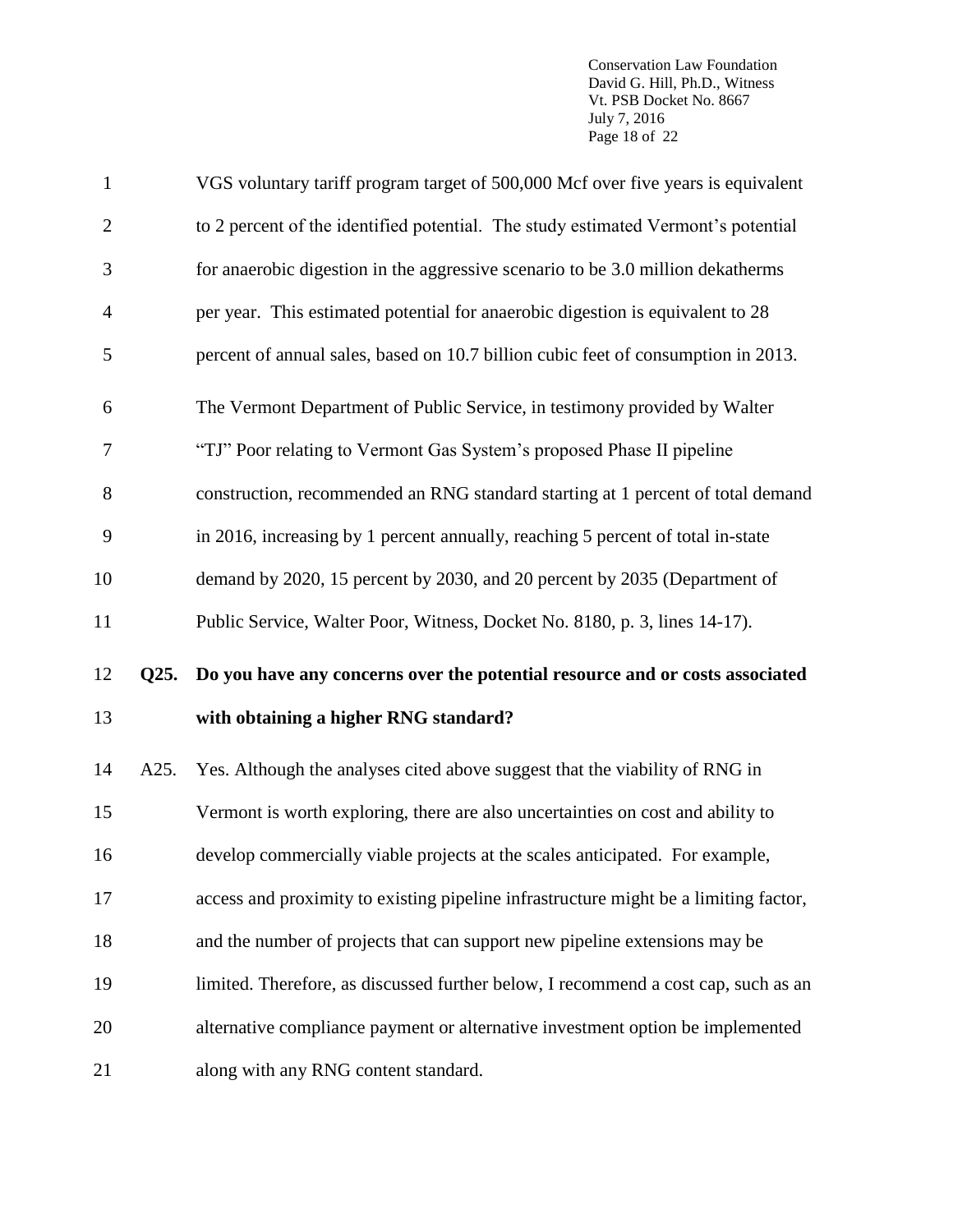Conservation Law Foundation David G. Hill, Ph.D., Witness Vt. PSB Docket No. 8667 July 7, 2016 Page 19 of 22

| $\mathbf{1}$   | Q26. Do you have recommendations on how the proposed voluntary renewable         |
|----------------|----------------------------------------------------------------------------------|
| 2              | natural gas voluntary should be modified?                                        |
| 3              | A26. I recommend that the Board direct VGS to adopt an RNG content standard,     |
| $\overline{4}$ | providing all customers with an increasing share of RNG as part of their natural |
| 5              | gas service. The RNG content standard should replace the proposed voluntary      |
| 6              | RNG tariff. I recommend the RNG content standard be set at a higher level than   |
| 7              | VGS has proposed for the voluntary target. I recommend the following RNG         |
| 8              | content standard be considered:                                                  |

|            | <b>Illustrative RNG Content Target</b> | Year 1  | Year 2  | Year 3  | Year 4  | Year 5  |           |
|------------|----------------------------------------|---------|---------|---------|---------|---------|-----------|
|            |                                        |         |         |         |         |         | Total 5   |
|            |                                        |         |         |         |         |         | year      |
| <b>RNG</b> | Annual Incremental (Mcf)               | 100.000 | 125.000 | 125.000 | 125.000 | 150.000 | Volume    |
|            | Annual Cumulative (Mcf)                | 100,000 | 225.000 | 350.000 | 475,000 | 625.000 | 1,775,000 |
|            | Annual Cumulative as % of 2013         |         |         |         |         |         |           |
|            | consumption                            | 0.93%   | 2.10%   | 3.27%   | 4.44%   | 5.84%   |           |

9

| 10 | My recommendation for the RNG content standard has a total 5-year impact of      |
|----|----------------------------------------------------------------------------------|
| 11 | 1.775 million Mcf, or more than three and a half times the "up to 500,000 Mcf"   |
| 12 | target for the voluntary tariff as proposed by VGS. By Year 5, the proposed RNG  |
| 13 | content standard would represent roughly 5 percent of total annual sales, making |
| 14 | it consistent with the RNG content requirement as proposed in the Department of  |
| 15 | Public Service Phase II Testimony as cited in A24.                               |

```
16 Q27. Can you describe in general terms the potential costs for your recommended 
17 RNG content standard?
```
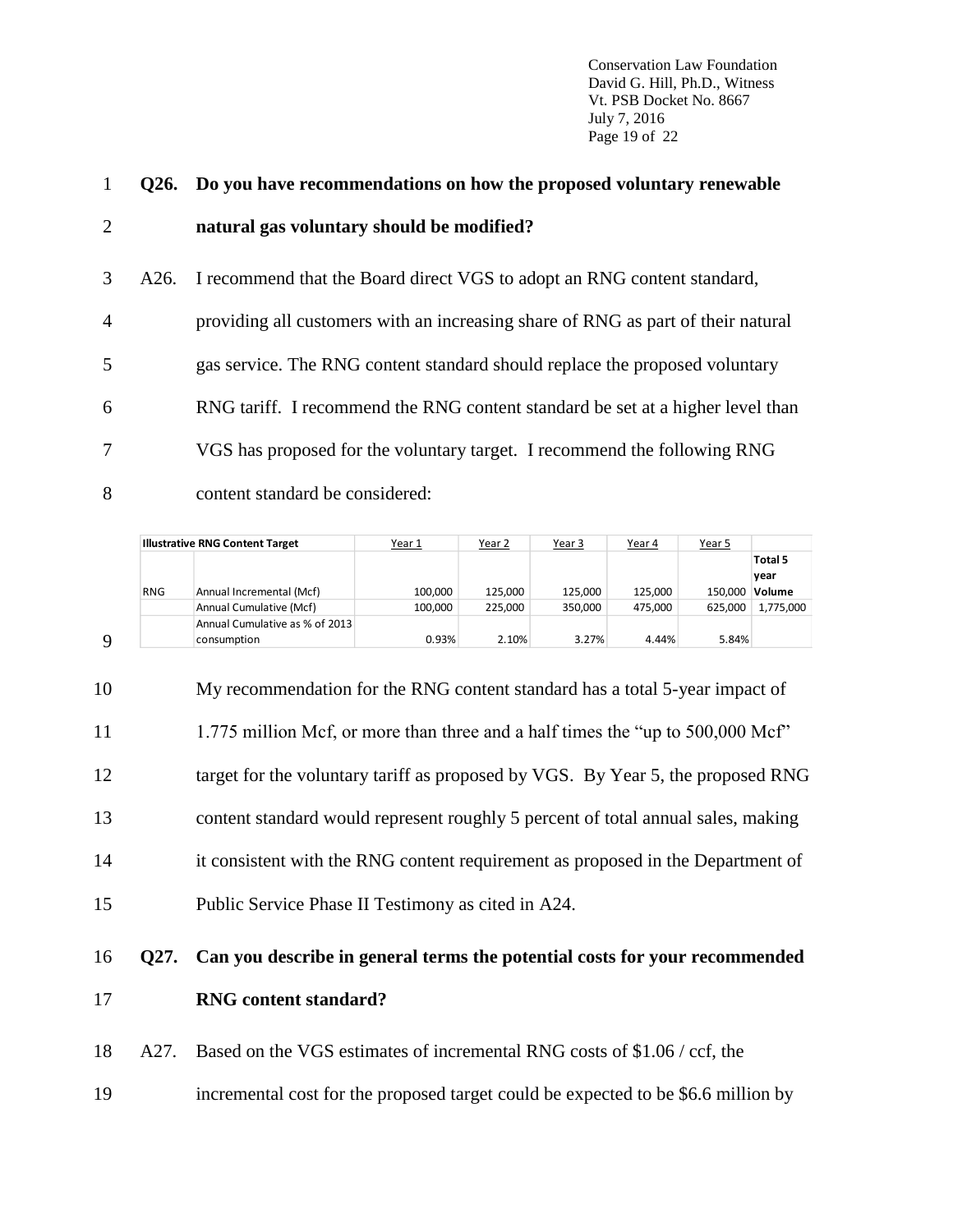Conservation Law Foundation David G. Hill, Ph.D., Witness Vt. PSB Docket No. 8667 July 7, 2016 Page 20 of 22

| $\mathbf{1}$   |      | Year 5. Referencing the Energy Information Administration data on expenditures      |
|----------------|------|-------------------------------------------------------------------------------------|
| $\overline{2}$ |      | and consumption I presented in Exhibit CLF-DH-2, \$6.6 million is equivalent to     |
| 3              |      | 5.84 percent of 2013 expenditures. In Mr. Murray's prefiled testimony of            |
| $\overline{4}$ |      | October 23, 2015, he indicated that VGS customer research indicated that over 85    |
| 5              |      | percent of customers indicated a willingness to pay 10 percent more for an RNG      |
| 6              |      | product (p. $5$ , lines 6-7).                                                       |
| $\tau$         | Q28. | Do you have further comments on how safeguards against excessive costs              |
| 8              |      | should be included in the RNG content target?                                       |
| $\overline{9}$ | A28. | Yes. I support the adoption of an alternative investment option that would enable   |
| 10             |      | VGS to limit costs for the program, if sufficient low-cost resources are not        |
| 11             |      | available to meet the RNG content standard. I suggest the alternative investment    |
| 12             |      | option level be based on current and expected market conditions, but also limit the |
| 13             |      | exposure to no more than \$10.60 / Mcf, which would be equivalent to the impact     |
| 14             |      | estimated under A27. In addition, I recommend that if sufficient RNG resources      |
| 15             |      | are not available to meet the content standard below the projected costs, then      |
| 16             |      | additional investments in energy efficiency (above and beyond other VGS             |
| 17             |      | obligations) could be used to make up any shortfall.                                |
| 18             | Q29. | Do you have initial estimates of the greenhouse gas emissions reductions that       |
| 19             |      | would result from the RNG content standard that you are recommending?               |
| 20             | A29. | Yes, as I indicated in A17 through A20 above, estimating the net emissions          |
| 21             |      | reduction impacts from RNG is complicated and will depend upon the source of        |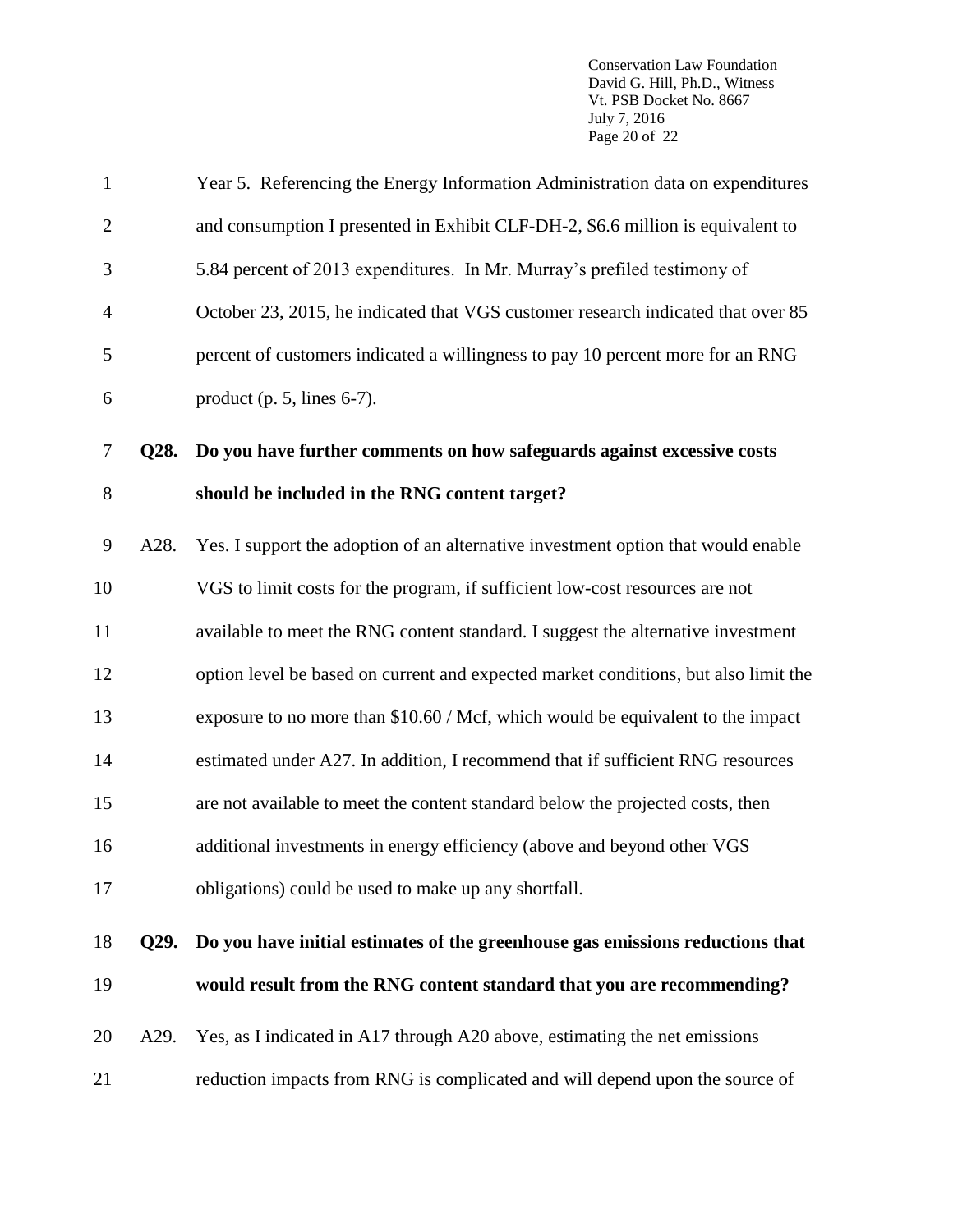Conservation Law Foundation David G. Hill, Ph.D., Witness Vt. PSB Docket No. 8667 July 7, 2016 Page 21 of 22

| $\mathbf{1}$     |      | the RNG. As part of adopting any RNG content standard, I recommend that              |
|------------------|------|--------------------------------------------------------------------------------------|
| $\overline{2}$   |      | appropriate methods and careful tracking and reporting of the net emissions          |
| 3                |      | reductions be adopted. With these as caveats, an initial estimate of the net         |
| $\overline{4}$   |      | emissions reductions from the RNG content standard I am recommending is that         |
| 5                |      | in Year 5 the proposed RNG content standard would result in net emissions            |
| 6                |      | reductions of between 1.69 percent and 6.06 percent of 2012 statewide emissions.     |
| $\boldsymbol{7}$ | Q30. | Can you comment on the RNG content standard you propose in relationship              |
| 8                |      | to Vermont's comprehensive energy plan and renewable energy targets?                 |
| $\overline{9}$   | A30. | The RNG content target I recommend will result in renewable content for natural      |
| 10               |      | gas that is more than 5 percent after 5 years. Similar or greater savings and        |
| 11               |      | reductions in emissions should also be expected from energy efficiency, so the       |
| 12               |      | combined impacts from the portfolio would be approximately 10 percent after          |
| 13               |      | five years. This is the type of substantive progress in emissions reductions that    |
| 14               |      | are required to meet the state's goals. Compared to the target proposed for the      |
| 15               |      | voluntary RNG tariff proposed by VGS the RNG content standard I recommend is         |
| 16               |      | an increase by a factor of more than five times for the total volumes of RNG and     |
| 17               |      | the associated emission reductions. I think this level of increase is warranted and  |
| 18               |      | necessary. Considering the Comprehensive Energy Plan target of 90 percent of         |
| 19               |      | total energy from renewable resources by 2050, and the 25 percent target for in-     |
| 20               |      | state renewable energy production from farms and forest resources, the RNG           |
| 21               |      | content target I am proposing is, in my opinion, a minimum level of resource         |
| 22               |      | development that should be acceptable. It provides an attainable target that will be |